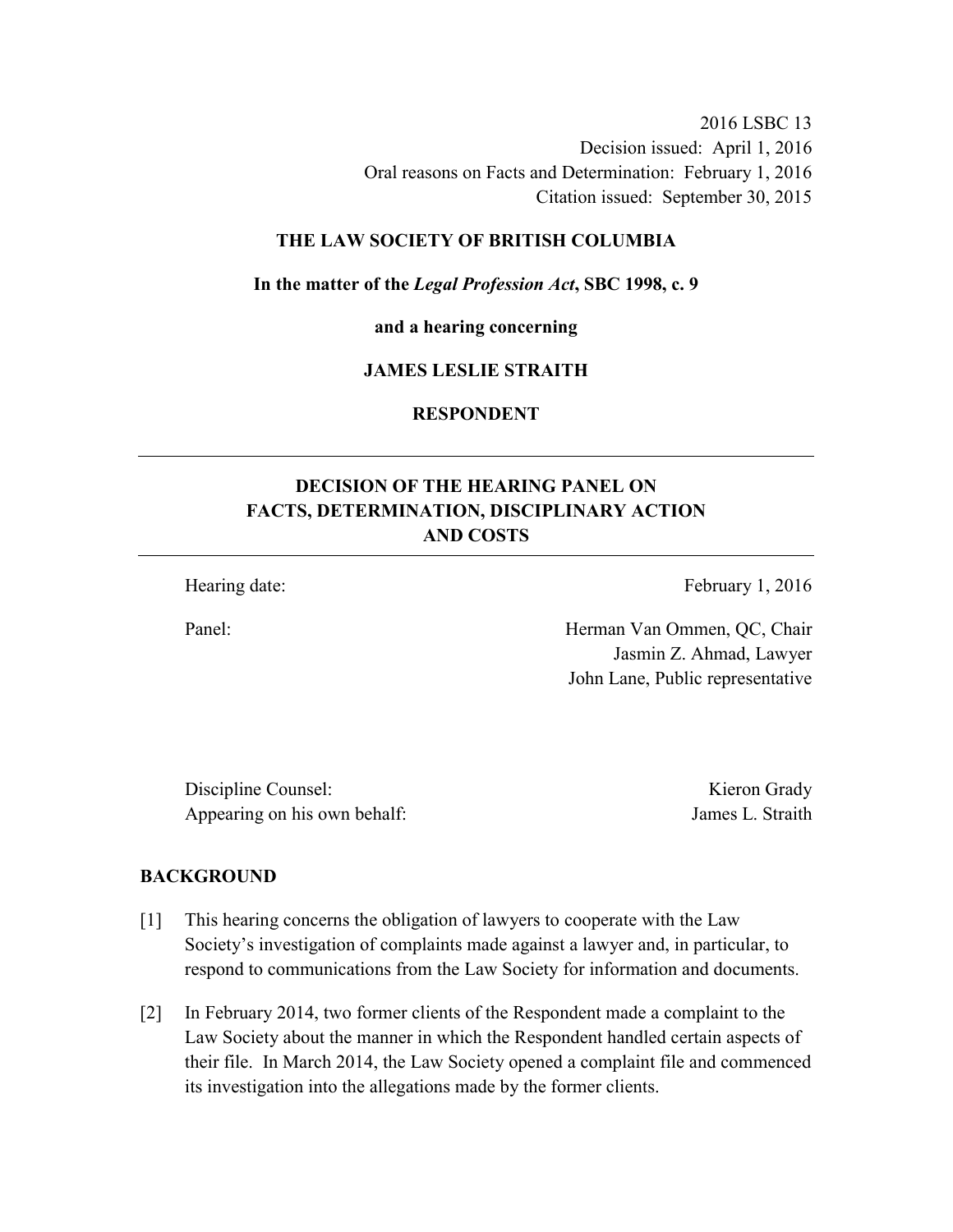- [3] During the course of its investigation, the Law Society made requests of the Respondent for specific documents and information to assist it in the investigation of the complaint.
- [4] The citation authorized on September 25, 2015 and issued on September 30, 2015 sets out the sole allegation that the Respondent failed to promptly provide a full and substantive response to the Law Society's request for documents and information.
- [5] It is alleged that the conduct set out in the citation constitutes professional misconduct pursuant to section 38(4) of the *Legal Profession Act* (the "Act").

### **HEARING BACKGROUND**

- [6] The Respondent admitted service of the citation.
- [7] As the citation comprised only the allegation that the Respondent failed to respond to communications from the Law Society, this hearing proceeded pursuant to Rule 4-33 of the Law Society Rules (the "Rules"). Together, subrules (1) and (2) of that Rule allow a respondent and discipline counsel to adduce evidence at the hearing by affidavit.
- [8] The Law Society relied on the affidavit of Kurt Wedel sworn October 16, 2015. Mr. Wedel is the staff lawyer in the Professional Conduct Department of the Law Society who, at the time of the hearing, had conduct of the investigations of the complaints made by the former clients. Mr. Wedel also gave oral evidence at the hearing and was cross-examined by the Respondent.
- [9] The Respondent also gave oral evidence at the hearing and called his colleague, AB, to give evidence on his behalf. Both the Respondent and AB were crossexamined by Law Society counsel.
- [10] At the conclusion of the hearing, the Hearing Panel considered the evidence and determined that the Respondent had committed professional misconduct with respect to the allegations made in the citation.
- [11] However, we reserved making a determination with respect to the disciplinary action or costs to be imposed as the result of that determination.
- [12] These are our reasons with respect to the facts and determination and disciplinary action phases of this proceeding.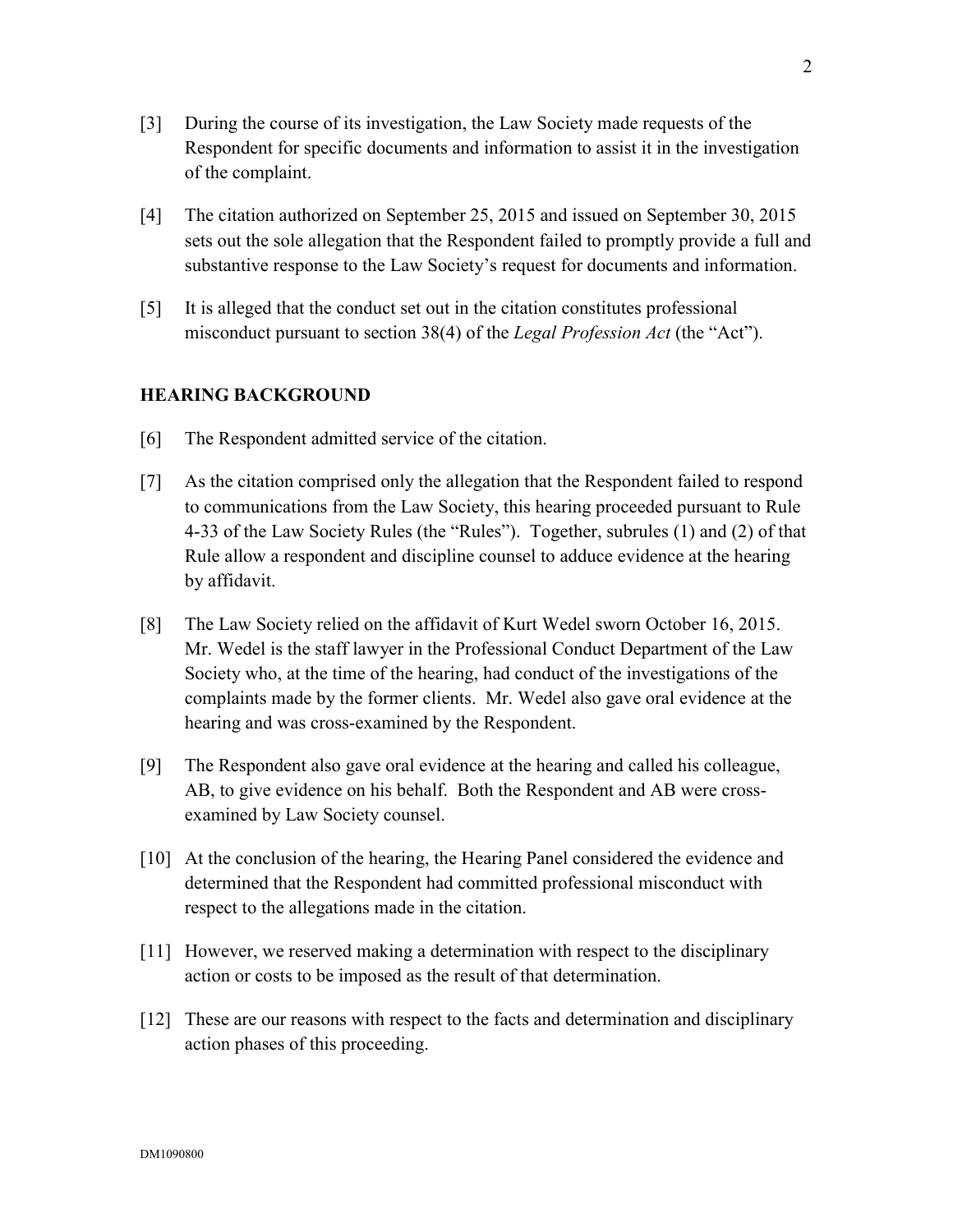### **FACTS**

#### **Background**

- [13] For the period prior to 2011, AB and the Respondent shared office space at the Respondent's office located in Horseshoe Bay.
- [14] Although he had been called to the bar of British Columbia in 1986, immediately prior to September 2012, AB was not a practising member of the Law Society. In September 2012, AB regained his status as a practising lawyer and commenced employment as a lawyer with the Respondent's law firm.
- [15] Prior to September 2012, AB sent and received email communications from his email address (the "Gmail Account").
- [16] After joining the Respondent's firm as a practising lawyer in September 2012, AB received and sent communication primarily from the firm's email address (the "Straithlit Email Address"). However, he also maintained his Gmail Account.

#### **The complaints**

- [17] In the fall of 2011, the Respondent agreed to assist the former clients in pursuing a test case to extend the current law with respect to who could be granted Canadian citizenship. The Respondent was lead counsel for the duration of his retainer with the former clients.
- [18] From the fall of 2011 to September 2012, AB assisted the Respondent with his work for the former clients as an unpaid volunteer doing administrative work. After he regained his active practising status in September 2012, AB assisted the Respondent as co-counsel for the former clients.
- [19] As a condition of doing so, AB had to copy the Respondent with all email correspondence that he sent and received during the course of the former clients' retainer. To the best of his recollection, he did so.
- [20] The Respondent's evidence was the same. He testified that, with some specific exceptions, he copied AB with all emails that he sent and received in respect of the former clients. Prior to September 2012, the Respondent copied and forwarded his emails to AB at his Gmail Account; after September 2012, he copied AB at the Straithlit Email Address.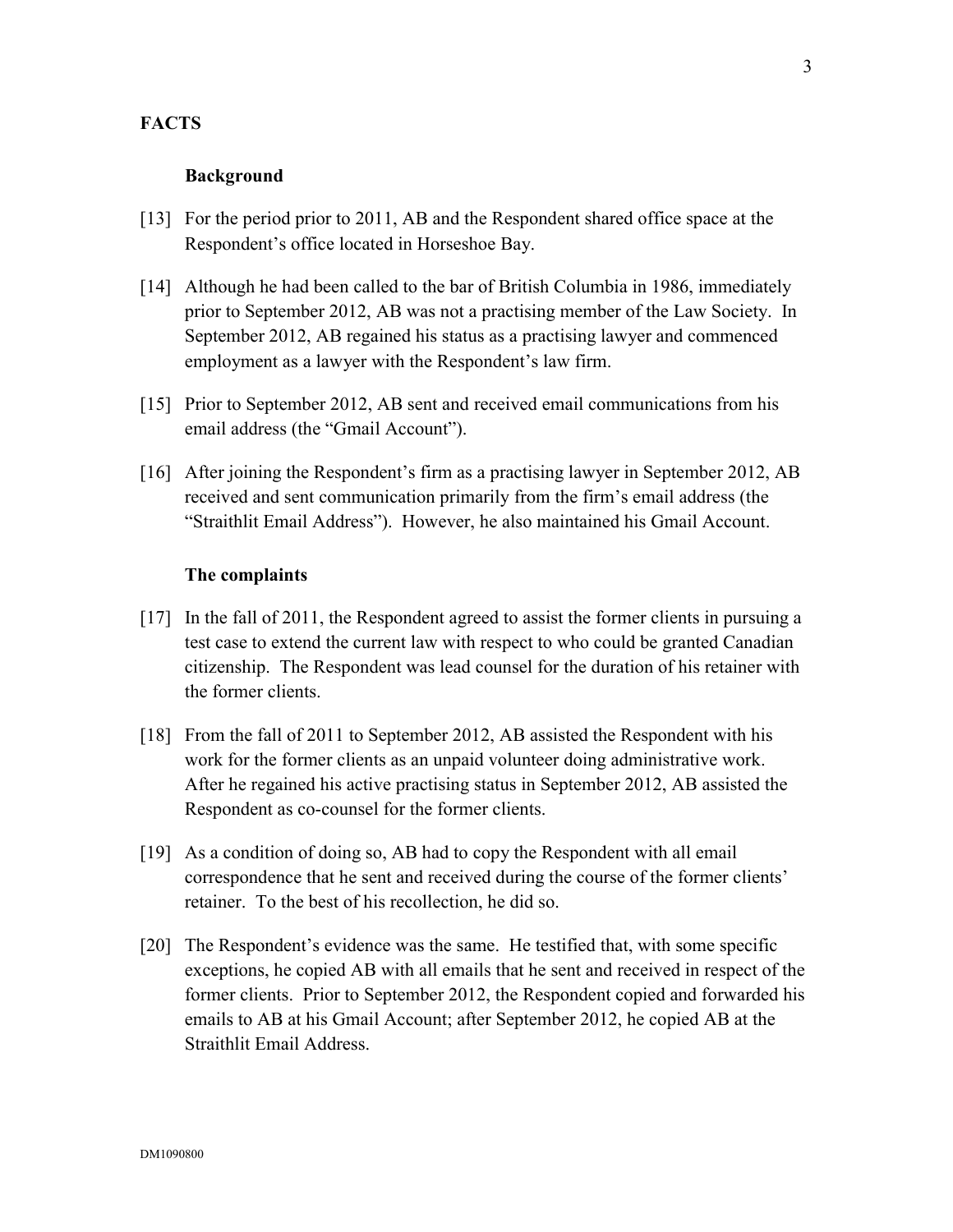- [21] In February 2014, two former clients of the Respondent made a complaint to the Law Society about the manner in which the Respondent and AB handled certain aspects of their file.
- [22] The Law Society opened separate files for each of the complaints concerning the Respondent and the complaints concerning AB. It assigned different complaint file numbers to each of those complaint investigation files.

#### **The Law Society's initial request for documents and information**

- [23] Ruth Long was the staff lawyer who was initially assigned to investigate each of the complaint files.
- [24] By letter dated May 28, 2014, Ms. Long first wrote to the Respondent and provided him written information about the complaints. She also requested production of the Respondent's client file along with responses to several other requests "in order to properly assess [the] complaints."
- [25] The May 28, 2014 letter states:

As you and [AB] worked together on this file, there is overlap in the concerns raised. We are, however, seeking written responses from each of you separately so that we can understand your roles in the litigation and in order to properly assess these complaints. …

- [26] Ms. Long also wrote separately to AB on May 28, 2014 seeking a response in his complaint file.
- [27] On June 16, 2014, AB sent an email to Ms. Long in response to her letter of May 28, 2014 in which he stated, "This response is a joint response from [the Respondent] and myself with respect to the complaint of [the former clients] ... concerning the timing of a detailed response." The email was copied to the Respondent and the subject line referenced each of AB's and the Respondent's complaint file numbers.
- [28] AB advised Ms. Long, "There are in fact over 500 emails communications with the parties with respect to this matter and 3-4 Bankers Boxes of materials." He concluded the email as follows:

You have asked for our detailed written response on or before June 18, 2014. We have been working towards that deadline however, given that the voluminous materials, developing a detailed timeline and chronology and looking at the various issues and 9 allegations that have been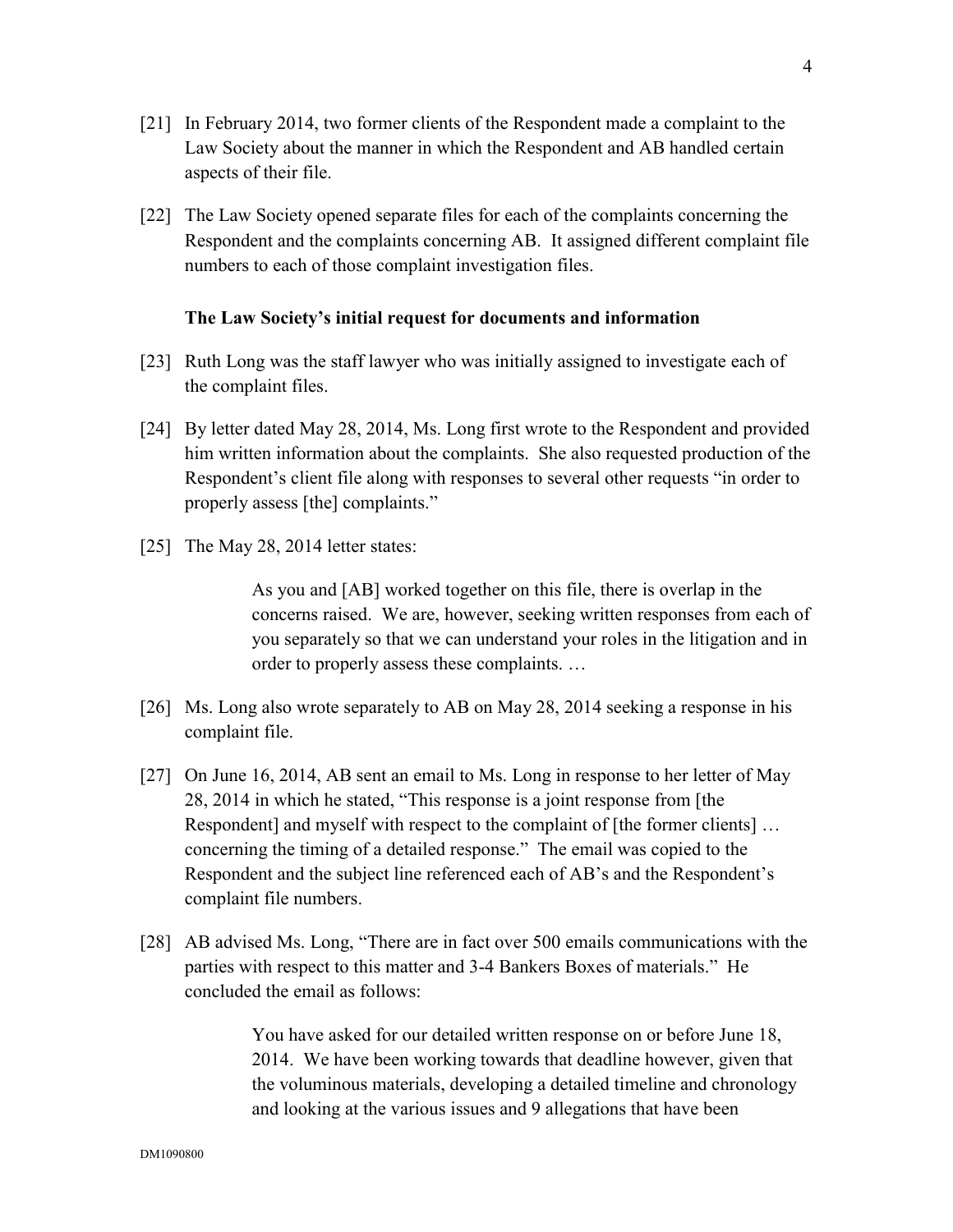5

requested we will have our written submissions filed and detailed response to you on or before **July 18, 2014** based of [sic] the scope of work and time required to make these detailed submissions to the Law Society. This will include also all the email transmissions, telephone conference calls and client meetings that were held with respect to this matter this [sic] throughout this process.

- [29] Neither AB nor the Respondent provided a response by July 18, 2014.
- [30] After July 18, 2014, AB sent two further emails to Ms. Long asking for an extension of time to respond to the May 28, 2014 request. In particular:
	- (a) On July 21, 2014, he confirmed that the materials would be delivered to the Law Society "on or before July 31, 2014 and likely before that date"; and
	- (b) Having delivered no materials by July 31, 2014, on August 1, 2014, he confirmed that "… we will have all of these materials with respect to this matter delivered to the Law Society on Wednesday morning, August 6, 2014."
- [31] Each of AB's emails requesting an extension of time referenced each of AB's and the Respondent's complaint file numbers and each was copied to the Respondent.
- [32] The Respondent did not make any direct requests for time to respond to the May 28, 2014 request.
- [33] By August 6, 2014, neither AB nor the Respondent had provided a substantive response to Ms. Long's letter dated May 28, 2014.
- [34] On August 14, 2014, Ms. Long sent separate letters to each of the Respondent and AB. In each, she advised that the Law Society required their response to all of the requested materials by August 28, 2014.
- [35] On September 11, 2014, AB emailed the Law Society "to provide a status update on delivery of materials to your offices." He advised that the "[c]omplete file will be delivered by the writer later tomorrow, September 12, 2014."
- [36] The subject line of AB's September 11, 2014 email referenced each of AB's and the Respondent's complaint file numbers. There is no indication that the Respondent was copied with the email.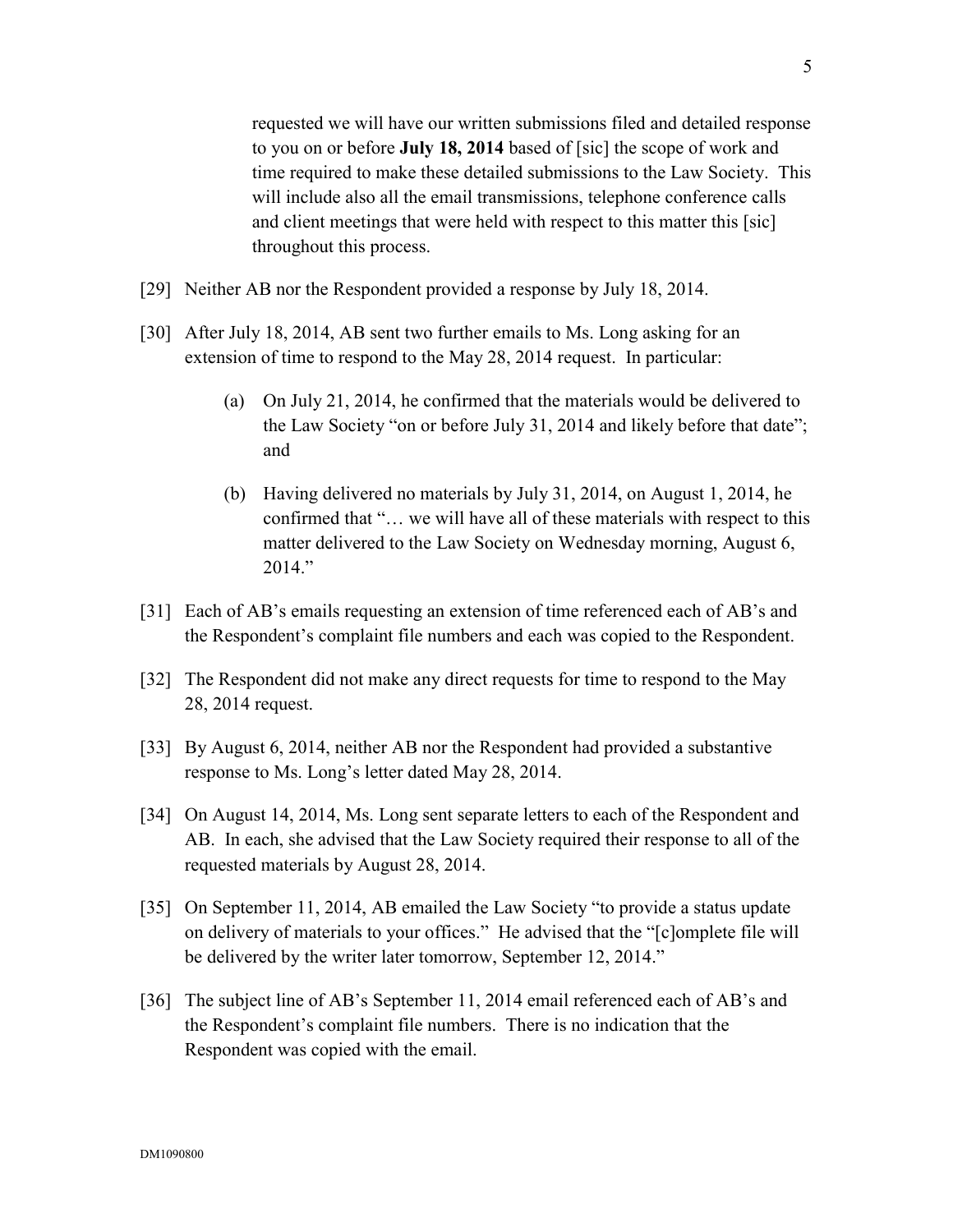[37] After receiving AB's email, on September 11, 2014, Ms. Long wrote to the Respondent in which she stated:

> The Law Society requires your response and all of the requested material by **4:00 pm September 12, 2014.** This is the final warning and failure to submit your response to the Law Society by that time and date will be referred to the Chair of the Discipline Committee, pursuant to the summary hearing process. …

[38] A similar letter was delivered to AB.

#### **The Respondent's initial response to the Law Society's requests**

- [39] By two separate letters, each dated September 9, 2014, each of the Respondent and AB responded to the Law Society's letter of May 28, 2014 in which Ms. Long had requested production of the Respondent's client file along with responses to several other requests.
- [40] Each of the Respondent and AB expressly adopted the other's response as part of his response. Each referred to the other's complaint file in the subject line of their correspondence.
- [41] In addition to the written response, the Respondent also provided the Law Society with four boxes of documents he described as "our complete paper file." Those boxes contained a limited number of emails.
- [42] In his letter, the Respondent advised Ms. Long that:
	- (a) For completeness, we've also provided a binder of select documents which have been highlighted in referenced [sic] with respect to this matter. …; and
	- (b) He had attached an "overview chronology" to the letter.
- [43] However, neither a binder of documents nor a chronology accompanied the letter.
- [44] On October 14, 2014, Ms. Long wrote to the Respondent and requested that he produce the binder and the chronology by October 31, 2014. She sent a similar letter to AB in his complaint file.
- [45] Neither the Respondent nor AB provided the binder or a chronology to the Law Society by October 31, 2014.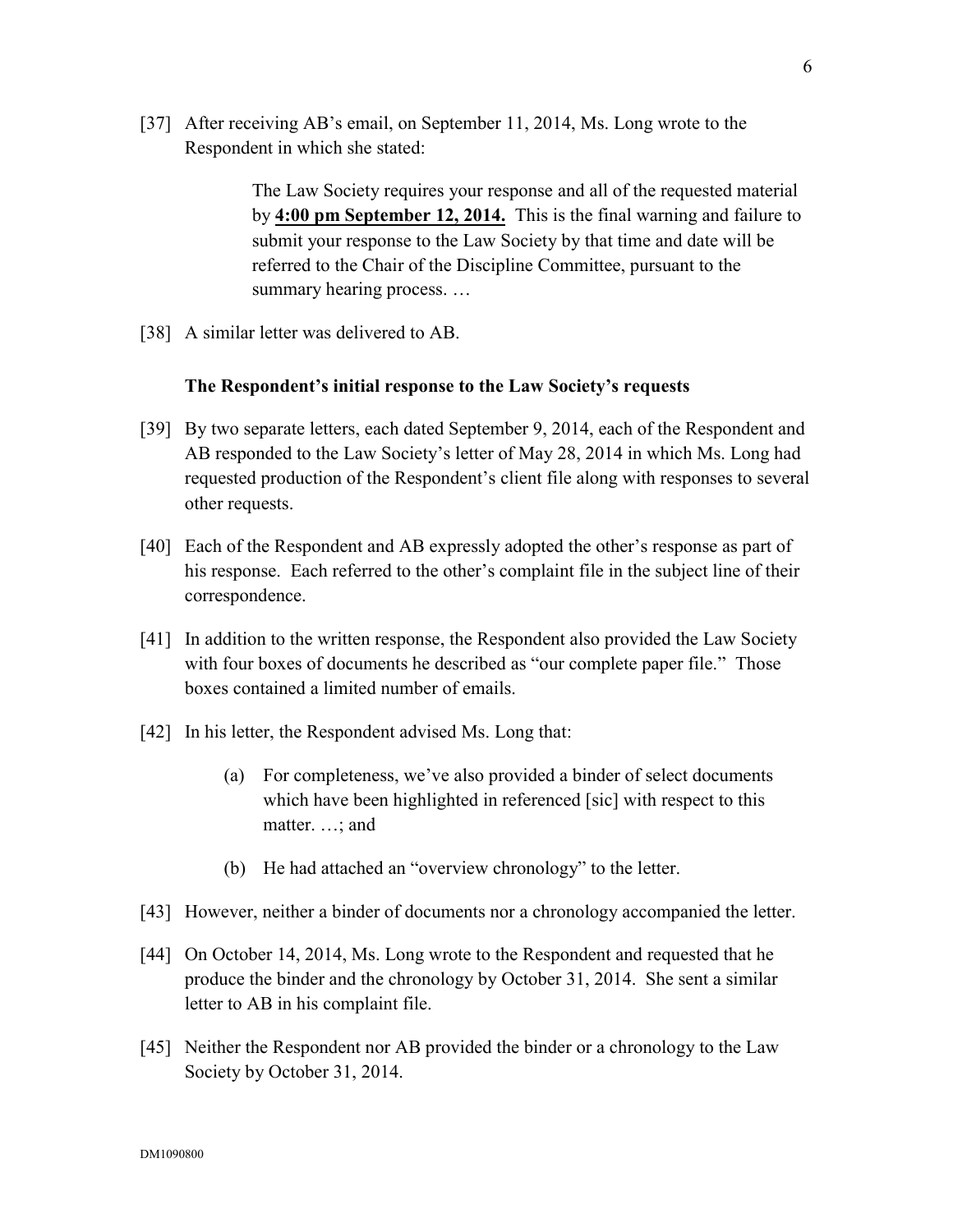- [46] By December 8, 2014, Mark Bussanich had assumed conduct of the complaints investigations from Ms. Long. On December 8, 2014, he wrote to the Respondent and asked that he deliver the binder no later than December 22, 2014. He also sent a similar letter to AB.
- [47] On February 3, 2015, AB produced the binder and the chronology that had been first referred to in the Respondent's letter of September 9, 2014. In the correspondence accompanying the binder, AB noted as follows:

As I mentioned earlier there are numerous emails and 495 in total. The break out of these are noted under tab 1 of the chronology. I do not print out all of these as they are very voluminous. Not all of these were printed out but are available on the server should you have additional requests.

What has been provided as [sic] been recreated and there [sic] substantially more detail available and can be provided as needed.

[48] AB's February 3, 2015 letter to the Law Society indicated that the Respondent was copied with that communication. However, the subject line of the letter references only AB's complaint file number.

### **The Law Society requests set out in the citation**

- [49] On May 1, 2015, Mr. Wedel assumed conduct of the complaints investigations from Mr. Bussanich.
- [50] Having reviewed the material that had by then been provided to the Law Society, by letter dated May 13, 2015 to the Respondent, Mr. Wedel made a request for more specific additional material relating to the complaints as follows:
	- 1. All timekeeping records;
	- 2. The accounts receivable ledgers;
	- 3. All email correspondence (to/from and within the firm, including the Respondent's email address);
	- 4. All notes of meetings/conversations; and
	- 5. Evidence of delivery of statements of account.
- [51] By letter also dated May 13, 2015, Mr. Wedel made a separate request of AB to provide additional materials relating to the complaint against him. The additional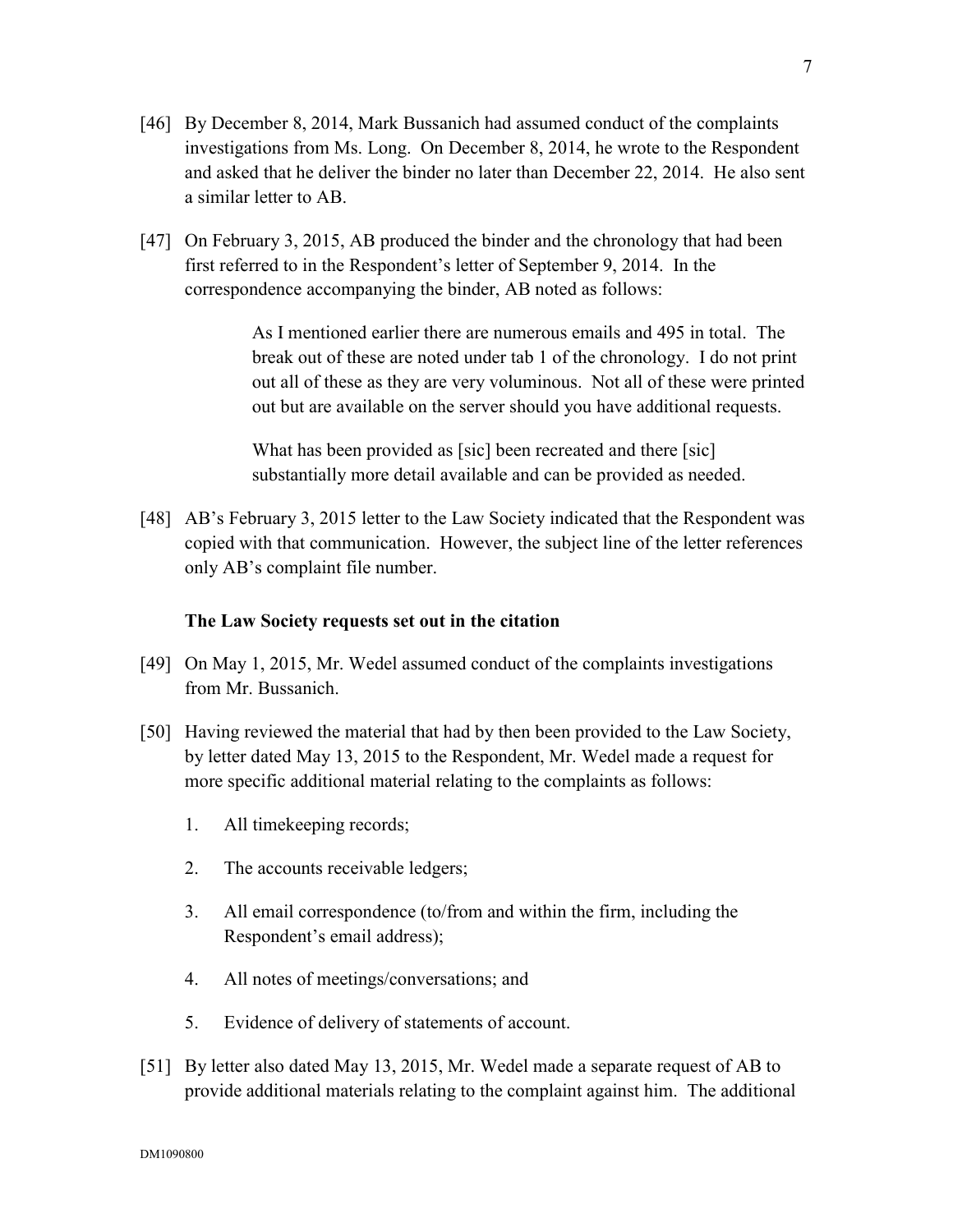materials requested of AB were narrower than the materials requested of the Respondent. Mr. Wedel asked that AB provide him with a copy of:

- 1. All timekeeping records (including records from the period before he joined the Respondent's firm);
- 2. All email correspondence to/from his Gmail Account; and
- 3. All notes of meetings/conversations.
- [52] Each of Mr. Wedel's May 13, 2015 letters to the Respondent and AB asked that they deliver the requested materials by May 28, 2015. Both provided:

If you anticipate difficulty meeting this deadline, please let me know in advance so we can discuss another date by which I may expect your response.

- [53] Mr. Wedel explained the reason for the requests set out in his May 13, 2015 letters. He testified that, having reviewed the information that had then been provided, he concluded that other information in documents important in the investigation was missing. He noted that:
	- (a) Nothing in the Respondent's September 9, 2014 letter referencing the delivery of a "complete paper file" suggested that emails that had not been printed were contained in those boxes;
	- (b) AB's February 3, 2015 letter referred to "495 emails"; however, the bankers boxes that had been produced by the Respondent contained only approximately 30 emails; and
	- (c) He understood that, prior to September 2012, AB had sent and received emails from and to his Gmail Account. No emails from that email account were included in the documents that had been provided.
- [54] On May 14, 2015, the Respondent contacted Mr. Wedel by telephone to respond to the requests made in the May 13, 2015 letter. In that conversation, the Respondent advised Mr. Wedel that:
	- (a) Because the matter was partly pro bono, his time keeping records were not what they would normally be;
	- (b) He had printed his accounts receivable ledger and would provide it;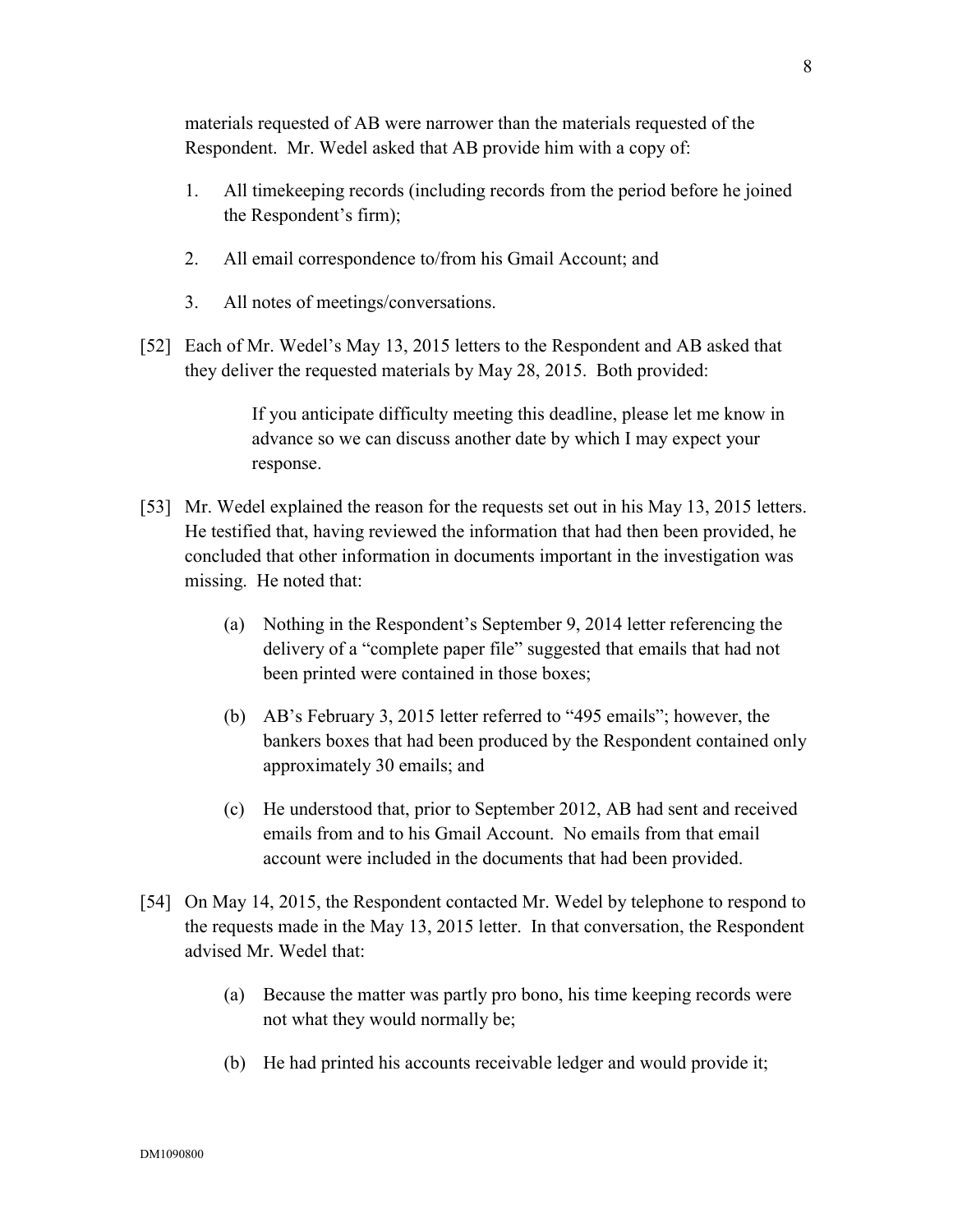- (c) He thought that all of the emails were included in the paper file that had been provided. Mr. Wedel told him that the paper file contained very few emails despite AB's earlier reference to "495 emails";
- (d) Having consulted with AB during the call, the Respondent advised Mr. Wedel that the emails were available;
- (e) He thought that all notes of meetings were in the paper file but that he would check; and
- (f) Statements of account were prepared and provided to one of the former clients.
- [55] The telephone call concluded by Mr. Wedel advising the Respondent he would "stand by for receipt of the materials."
- [56] Also on May 14, 2015, AB left a separate telephone message with Mr. Wedel in which he advised Mr. Wedel that he would need more than two weeks to produce the material that had been requested of him. In his message, he stated that he would call Mr. Wedel the next day. He did not.
- [57] By May 28, 2015, neither the Respondent nor AB had provided Mr. Wedel with the information that he had requested in his letter of May 13, 2015.
- [58] On May 29, 2015, Mr. Wedel sent separate letters to each of the Respondent and AB advising that the Law Society required their response and all of the requested material by June 12, 2015.
- [59] On June 12, 2015, the Respondent attempted to deliver an email to Mr. Wedel to respond to his letters of May 13, 2015 and May 29, 2015. In it, he acknowledged that "not all emails were printed out in keeping with the concept of the paperless office." In specific response to Mr. Wedel's request for emails, he noted:

In particular, the emails that were exchanged in this matter are well over 800 and likely or [sic] more given the various people that we were in touch with as this matter progressed and the matter proceeded in the Federal Court.

These need to be manually printed out in their entirety. I will have to co-ordinate this with [AB] as we made his email the primary point of contact from September 2012 forward. There will inevitably be some duplication but for completeness sake this will be done primarily off AB's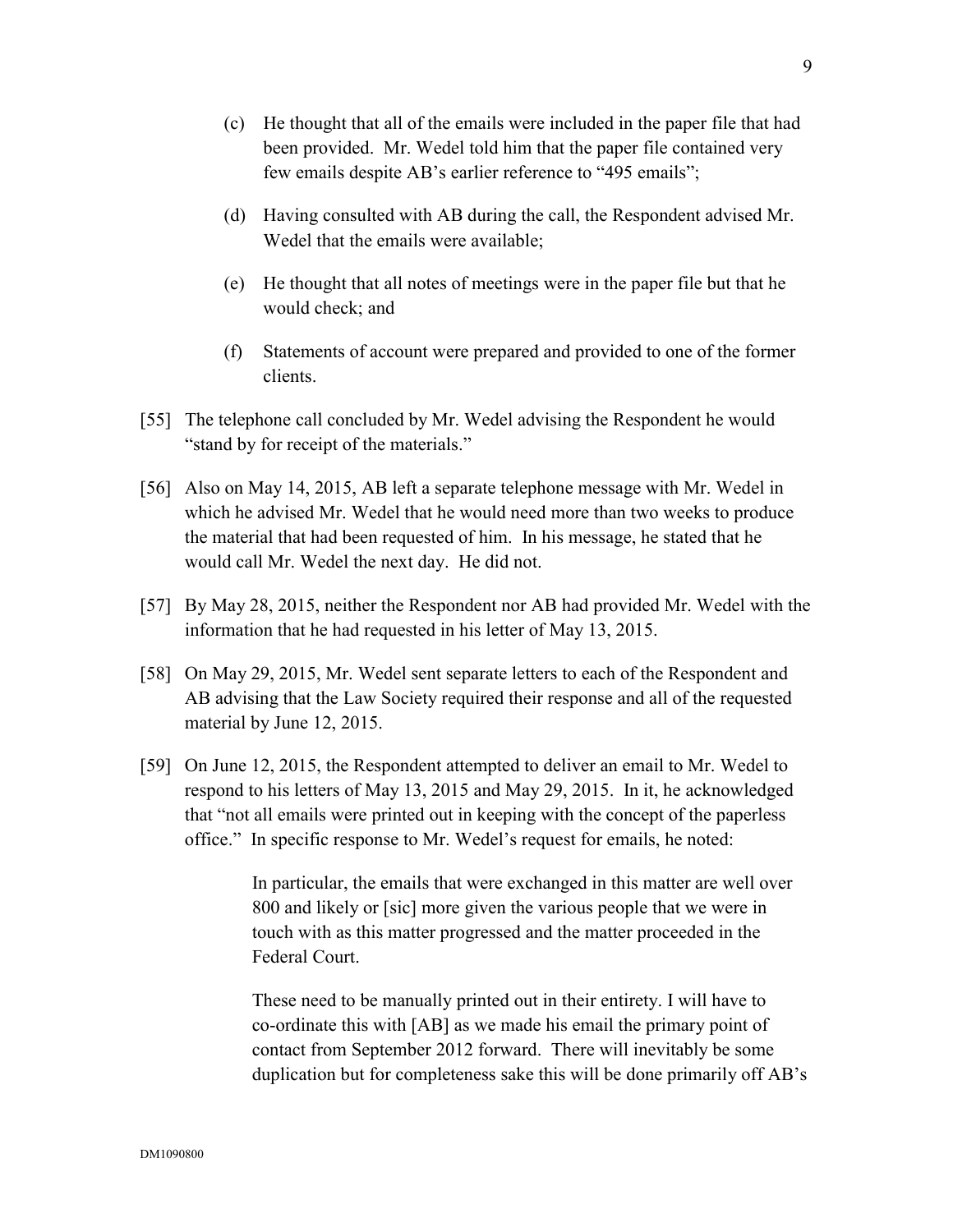email address since that is how we made sure, as much as possible, that there was one place will [sic] all email.

- [60] Given the "substantial undertaking of time and effort" to produce the emails and given his work schedule, the Respondent suggested that, "I think realistically I can take some time away from my vacation and get all this information to you by July 30, 2015." That letter was not copied to AB, and the subject line referenced only the Respondent's complaint file number.
- [61] However, the Respondent had used an incorrect email address, and Mr. Wedel did not receive the Respondent's June 12, 2015 letter until June 16, 2015. Prior to receiving that letter on June 16, 2015, Mr. Wedel sent a further letter to the Respondent seeking a reply to his letters of May 13, 2015 and May 29, 2015. He advised the Respondent that:

… If your full response is not received by **June 29, 2015** this matter will be referred to the Discipline Committee or its Chair with a recommendation that the Chair issue a citation for your failure to respond to Law Society correspondence. …

- [62] On receipt of Mr. Wedel's correspondence on June 16, 2015, the Respondent sent him a copy of his June 12, 2015 email attempts and a copy of his letter of that date.
- [63] On June 15, 2015, AB also separately responded to Mr. Wedel's May 29 letter by email. He advised Mr. Wedel that, among other things, he should be able to have all of the requested materials to him by July 26, 2015. That email was not copied to the Respondent, and the subject line referenced only AB's complaint file number.
- [64] In response, by letter dated June 16, 2015, Mr. Wedel advised AB that, if the response to his letters dated May 13, 2015 and May 29, 2015 was not received by June 29, 2015, the matter would be referred to the Discipline Committee or its Chair.
- [65] On June 19, 2015, Mr. Wedel replied to the Respondent's advice that he could deliver the material requested by July 30, 2015 noting that "[t]hat date is nearly seven weeks from the date of your letter and more than 11 weeks from my original request."
- [66] Mr. Wedel also stated:

It has now been more than five weeks since you received my request. You have not provided any of the requested material, nor have you advised that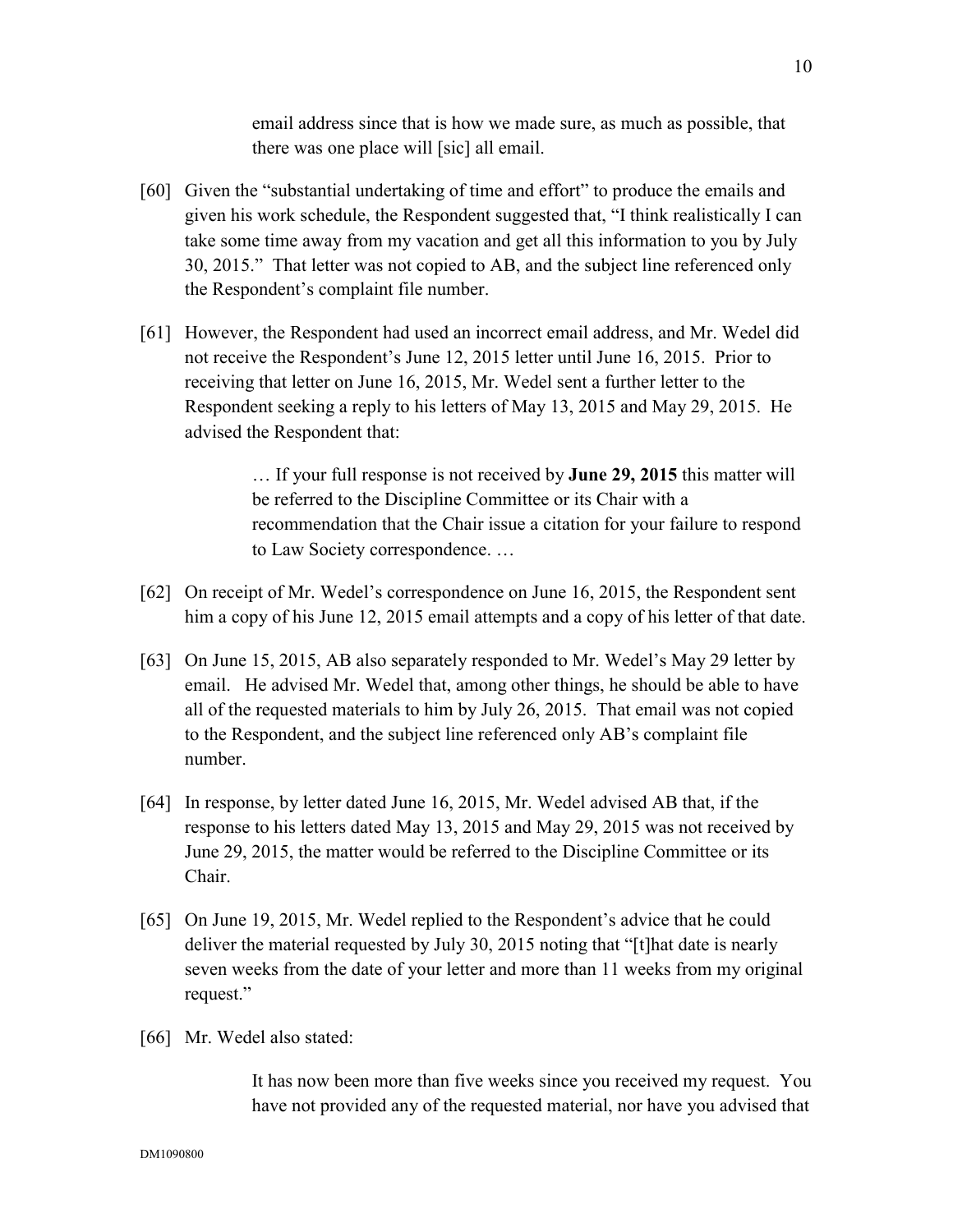you are unable to provide any of the requested material. In addition, there is no indication in your letter that you have taken any steps toward producing the requested material. Your advice that you think you can deliver the requested material by July 30, 2015 is not consistent with your obligation under Rule 3-5(10).

The Law Society's requirements of you are set out in my letters dated May 13, 2015, May 29, 2015, and June 16, 2015.

- [67] By June 29, 2015, the Respondent had not replied to Mr. Wedel's email of June 19, 2015, nor had he personally provided any of the requested material after that date or advised Mr. Wedel that he was unable to provide any of the requested material.
- [68] The Respondent testified that, because he had copied AB on all of his emails relating to the former clients, AB had the most complete set of emails relating to that matter. For that reason, he asked AB to produce all emails, including all emails from his Straithlit Email Address, that had been generated in respect of the former clients.
- [69] In the Respondent's view, AB's production of all the emails, including the emails from his Straithlit Email Address, would ensure that a complete set of emails had been produced to fulfil the request that the Law Society had made of him.
- [70] The Respondent testified that AB told him he had produced the emails from the Straithlit Email Address.
- [71] AB does not dispute the Respondent's evidence. He agreed that production of all of the emails from his Straithlit Email Address, together with all of the email from his Gmail Account, would result in the most complete set of emails that had been generated in respect of the former clients.
- [72] He also agreed that the Respondent had asked him to produce all of the emails from his Straithlit Email Address and that he had told the Respondent throughout that he had done so.
- [73] However, on cross-examination, AB conceded that the emails that he ultimately provided to the Law Society contained only those emails from his Gmail Account in compliance with the Law Society's specific request of him. He never directed his mind to the emails from the Straithlit Email Address.
- [74] Both AB and the Respondent testified that they only realized that AB did not produce the emails from the Straithlit Email Address during the course of their preparation for this hearing.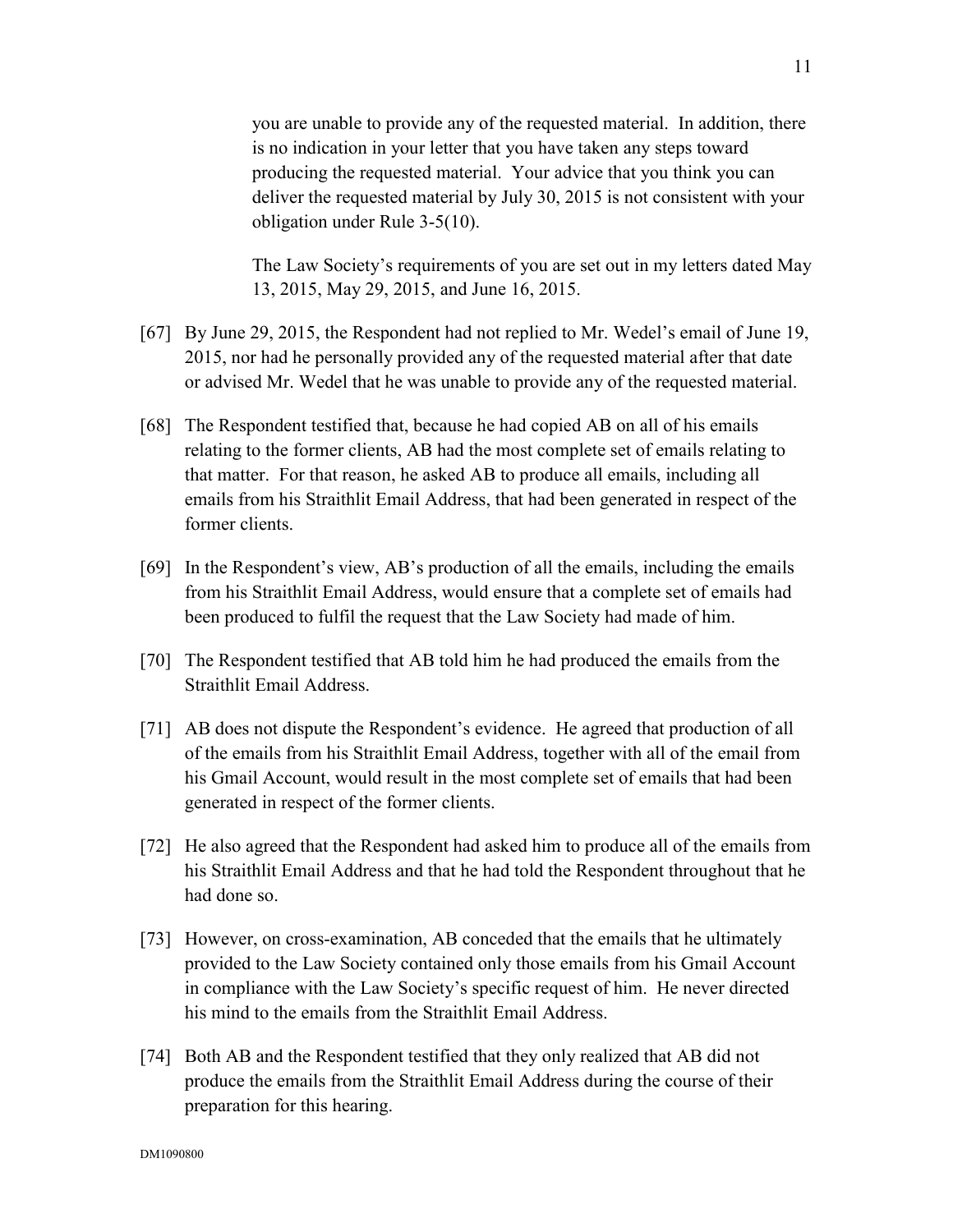#### **AB's response to the Law Society**

- [75] On August 17, 2015 (after the June 29, 2015 deadline had passed) AB left Mr. Wedel a voicemail message and sent him an email in which he stated, "I have almost all the emails requested in printed out format. It has taken a great deal of time. I will personally deliver these to you on or before Thursday, August 20, 2015."
- [76] The subject line of the August 17, 2015 email only referenced AB's complaint file number, and it did not show as being copied to the Respondent.
- [77] AB did not provide the emails to Mr. Wedel by August 20, 2015.
- [78] On August 25, 2015, AB called Mr. Wedel and told him he was still assembling the emails that he hoped to deliver to them by August 28, 2015 or possibly August 27, 2015.
- [79] On August 25, 2015, Mr. Wedel emailed AB to clarify that the materials requested in the letters dated May 13, 2015, May 29, 2015 and June 16, 2015 is "overdue." However, given the telephone call of that morning, Mr. Wedel advised that he would not proceed with a referral to the Chair of the Discipline Committee before August 31, 2015.
- [80] On August 26, 2015, AB replied to Mr. Wedel's email, seeking confirmation that the outstanding request was contained in Mr. Wedel's letter dated May 13, 2015 and that the letters that followed were "reminder letters." He set out the specific request made of him in Mr. Wedel's May 13, 2015 letter being:
	- (a) All timekeeping records;
	- (b) All email from the Gmail Address; and
	- (c) All notes of meetings and conversations.
- [81] The subject line of AB's email referenced only his own complaint file number and does not show to be copied to the Respondent. He did not seek confirmation of the request made of the Respondent.
- [82] On August 26, 2015, Mr. Wedel sent AB an email confirming that the outstanding requests were contained in the May 13, 2015 letter. He separately forwarded to him copies of the May 13, May 29, 2015 and June 16, 2015 letters.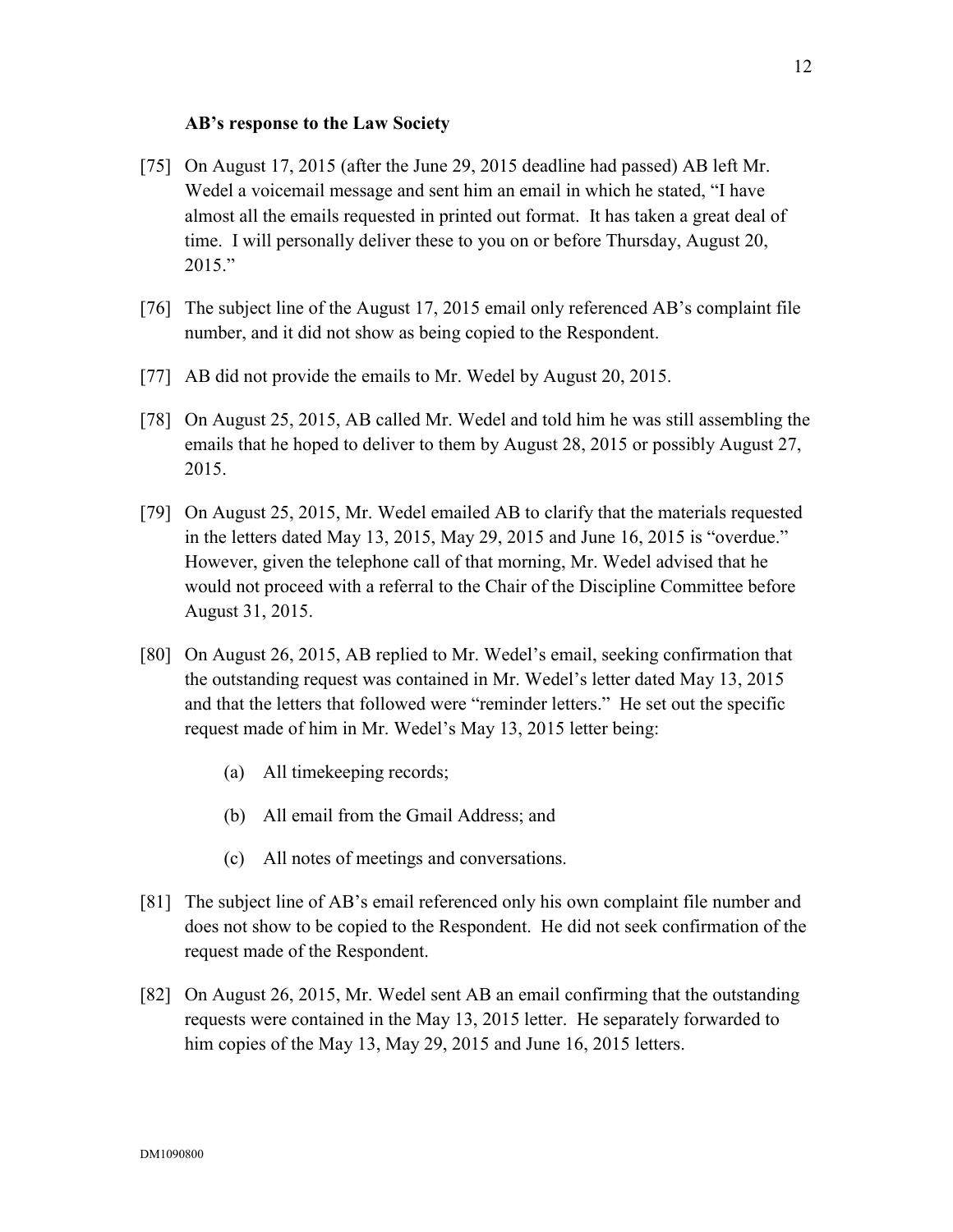- [83] By letter dated August 28, 2015, received by the Law Society on August 31, 2015, AB delivered a letter to the Law Society in response to Mr. Wedel's original request of May 13, 2015.
- [84] In the August 28, 2015 letter, AB set out the searches he conducted for each of the three categories of documents that had been requested of him and provided an explanation of those documents for which limited documents existed.
- [85] He described the three categories of documents that he reviewed as follows:
	- (a) Timekeeping Records;
	- (b) Email Records from [the Gmail Account]; and
	- (c) All Notes of Meetings/Conversations.
- [86] He enclosed with the August 28, 2015 letter, the following:
	- (a) "a bundle of documents" and a "power point presentation" in response to the request for notes of meetings and conversations; and
	- (b) a copy of those emails requested from his Gmail Account.
- [87] The Respondent testified that he did not see AB's August 28, 2015 response (despite the fact that the letter shows that it was copied to the Respondent) until he received the Law Society's disclosure, presumably after Mr. Wedel's affidavit was sworn on October 16, 2015.

#### **Post-citation communications**

[88] On October 9, 2015, the Respondent advised Law Society discipline counsel that he had no timekeeping records for the matter in question.

#### **POSITION OF THE PARTIES**

- [89] The Law Society's position on this hearing is straightforward: notwithstanding ample opportunity to do so, the Respondent failed to deliver to the Law Society all of the information and documents that had been requested of him in its May 13, 2015 letter. That failure constitutes professional misconduct.
- [90] The Respondent does not deny that he did not fully respond to the Law Society's May 13, 2105 request to produce documents including, in particular, the email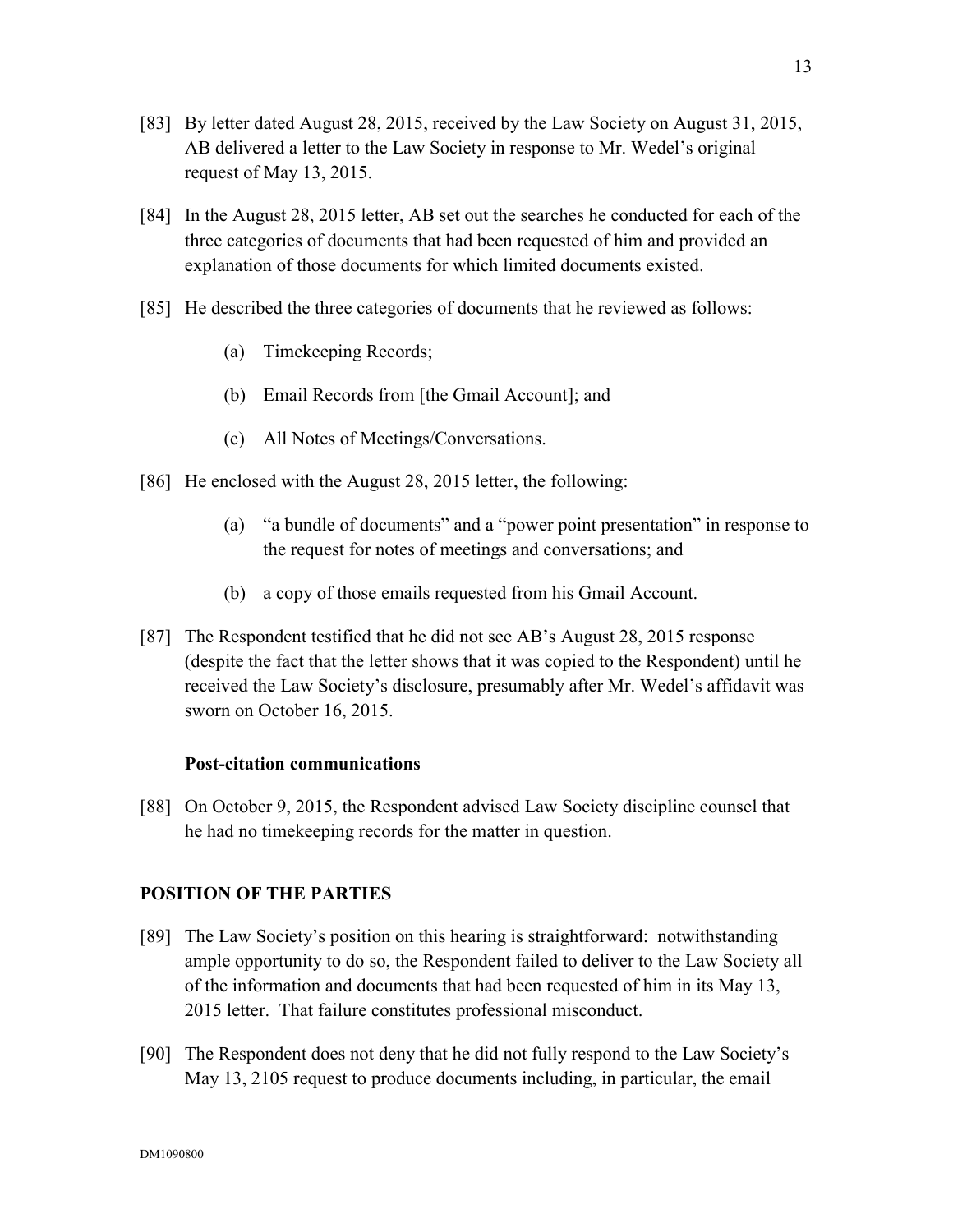correspondence to and from and within his firm, including the Respondent's Straithlit Email Address.

- [91] However, he argued that that he took steps to respond to that request by delegating the obligation to respond to AB. Based on what AB told him, he believed that a response had been provided.
- [92] It is the Respondent's position that those steps should be sufficient to vitiate a finding of professional misconduct notwithstanding his failure to respond to communications from the Law Society.

### **ISSUES**

- [93] The issues to be determined by this Panel are:
	- (a) Does the Respondent's conduct in failing to provide a full response to the Law Society's request for documents and information as set in its communications of May 13, May 29, June 16 and June 19, 2015 constitute professional misconduct pursuant to section 38(4) of the Act;
	- (b) Did the Respondent delegate the obligation to provide a response to the Law Society to AB and, if so, was it reasonable for him to believe that AB had done so;
	- (c) If so, is that delegation and his belief that AB had provided a full response enough to vitiate a finding of professional misconduct; and
	- (d) If the Respondent's conduct does constitute professional misconduct, what is the appropriate disciplinary action to be imposed?

### **DISCUSSION AND ANALYSIS**

### **Facts and determination**

- [94] The well-settled test for "professional misconduct" is "whether the facts as made out disclose a marked departure from that conduct the Law Society expects of its members …" That test, set out in *Law Society of BC v. Martin,* 2005 LSBC 16, has been consistently applied in disciplinary hearings in this Province.
- [95] It is also well-settled that the onus is on the Law Society to prove that a respondent's conduct amounts to "professional misconduct" on a balance of probabilities (*Law Society of BC v. Tak,* 2009 LSBC 25).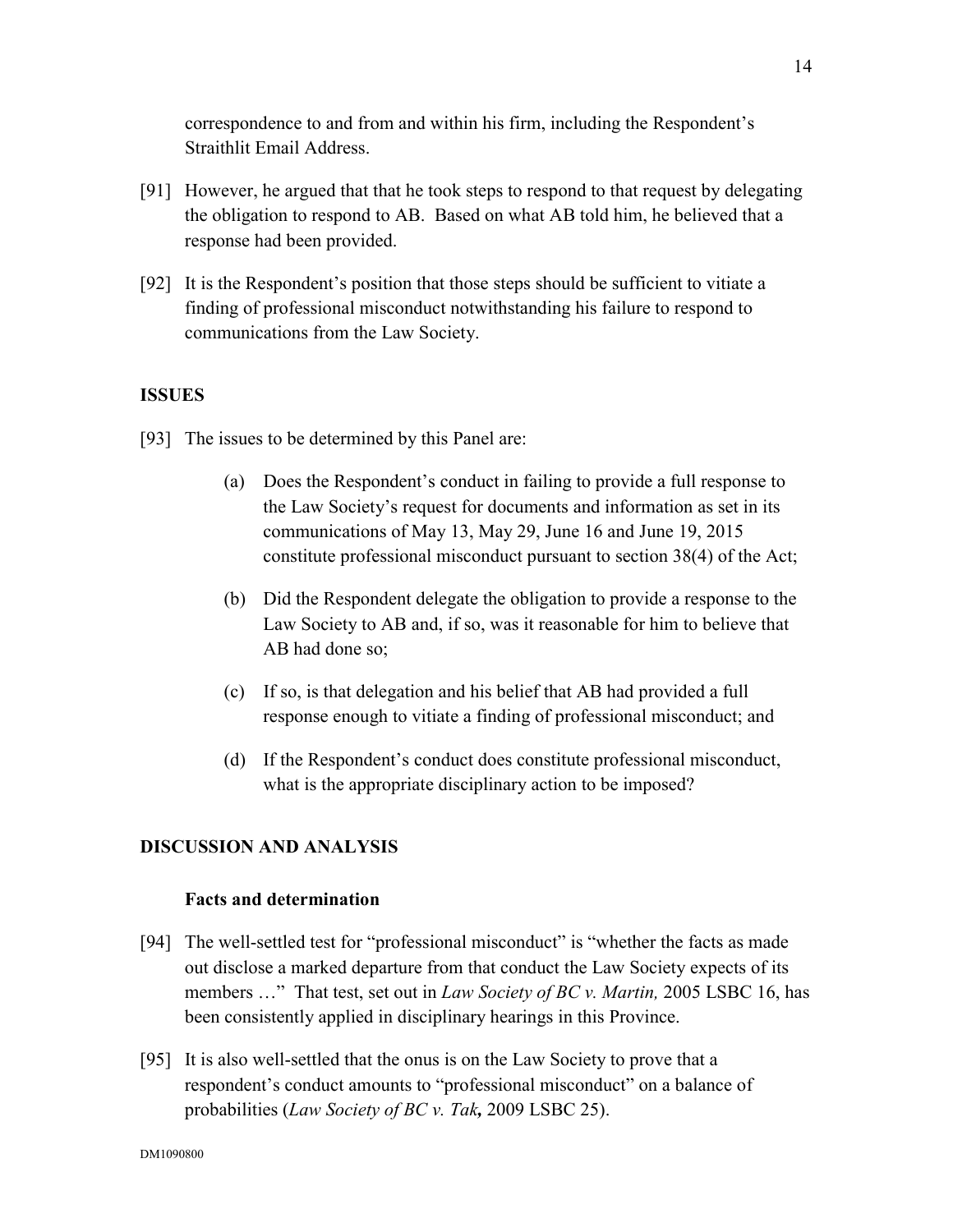- [96] The *Code of Professional Conduct for British Columbia* (the "Code") provides a general guide to lawyers' conduct in the Province and sets out the standards of that conduct. While not every breach of the Code will necessarily amount to professional misconduct, its provisions are instructive in considering whether the Respondent's conduct is a marked departure from that conduct the Law Society expects of lawyers in BC.
- [97] The Code provides direction with respect to a lawyer's obligation to reply to communications from the Law Society and co-operate with its investigations involving the lawyer or a member of the lawyer's firm. Specifically, Rule 7.1-1 requires lawyers to, among other things:
	- (a) reply promptly and completely to any communication from the Law Society;
	- (b) provide documents as required to the Law Society; and
	- (c) co-operate with Law Society investigations involving the lawyer.
- [98] The Rules also impose an obligation on a lawyer who is subject of an investigation to co-operate. Rule 3-5(7) provides:

 A lawyer must co-operate fully in an investigation under this division by all available means including, but not limited to, responding fully and substantively, in the form specified by the Executive Director

- (a) to the complaint, and
- (b) to all requests made by the Executive Director in the course of an investigation.
- [99] This Panel has considered the obligations imposed on a lawyer by the Code (and its predecessor *Professional Conduct Handbook*) and the Rules to respond promptly and fully to and co-operate with the Law Society regarding an investigation. In *Law Society of BC v. Dobbin*, 1999 LSBC 27, [2000] LSDD No. 12, the Benchers noted at paragraph 20:

If the Law Society cannot count on prompt, candid, and complete replies by members to its communications it will be unable to uphold and protect the public interest, which is the Law Society's paramount duty.

[100] On that basis, the Benchers in *Dobbin* concluded:

… [I]t is the decision of the Benchers that unexplained persistent failure to respond to Law Society communications will always be prima facie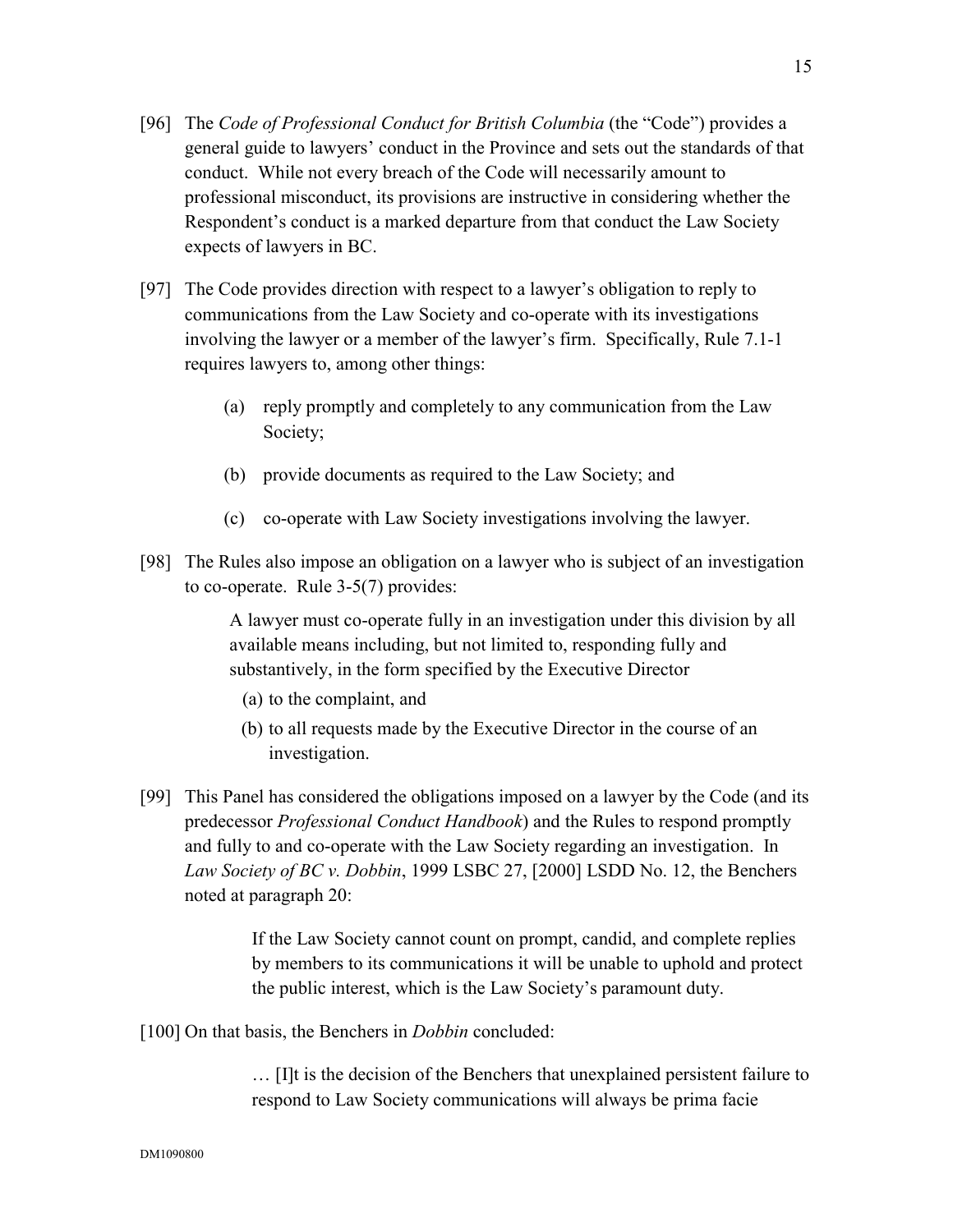evidence of professional misconduct which throws upon the respondent member a persuasive burden to excuse his or her conduct. ...

- [101] That principle has been applied in subsequent decisions including *Law Society of BC v. Cunningham,* 2007 LSBC 17, *Law Society of BC v. Decore,* 2012 LSBC 17, *Law Society of BC v. Malcolm,* 2012 LSBC 04, *Law Society of BC v. Marcotte*, 2010 LSBC 18, *Law Society of BC v. Niemela,* 2012 LSBC 9 and *Law Society of BC v. Buchan,* 2013 LSBC 08.
- [102] The panels in each of those decisions concluded that the lawyer's failure to respond to Law Society communications did constitute professional misconduct.
- [103] However, in *Cunningham*, *Marcotte* and *Malcolm*, the hearing panels considered possible defences that would be sufficient to vitiate a finding of professional misconduct even in circumstances where a lawyer did fail to respond to communications from the Law Society.
- [104] The burden to do so is high and was summarized by the panel in *Marcotte* as follows:

In *Cunningham*, the respondent testified that she was immobilized from responding. The panel held that to avoid a finding of professional misconduct, the respondent must show "an illness such as to incapacitate her to the extent of making her unable to answer correspondence." In that case, there was insufficient evidence to establish the incapacity as noted.

#### **Failure to respond**

- [105] In the matter before this Panel, the Law Society's May 13, 2015 request of the Respondent for information and documents was limited to five specific categories of documents. The request was not ambiguous. All of those categories of requested documents were documents that were in his possession or his control.
- [106] The Respondent's response to the Law Society's request has been limited. It has consisted solely of:
	- (a) His telephone call to Mr. Wedel on May 14, 2105 (which he did not follow up with any document production);
	- (b) His letter dated June 12, 2015 to Mr. Wedel in which he advised that he anticipated being able to provide a response by July 30, 2015 (he did not); and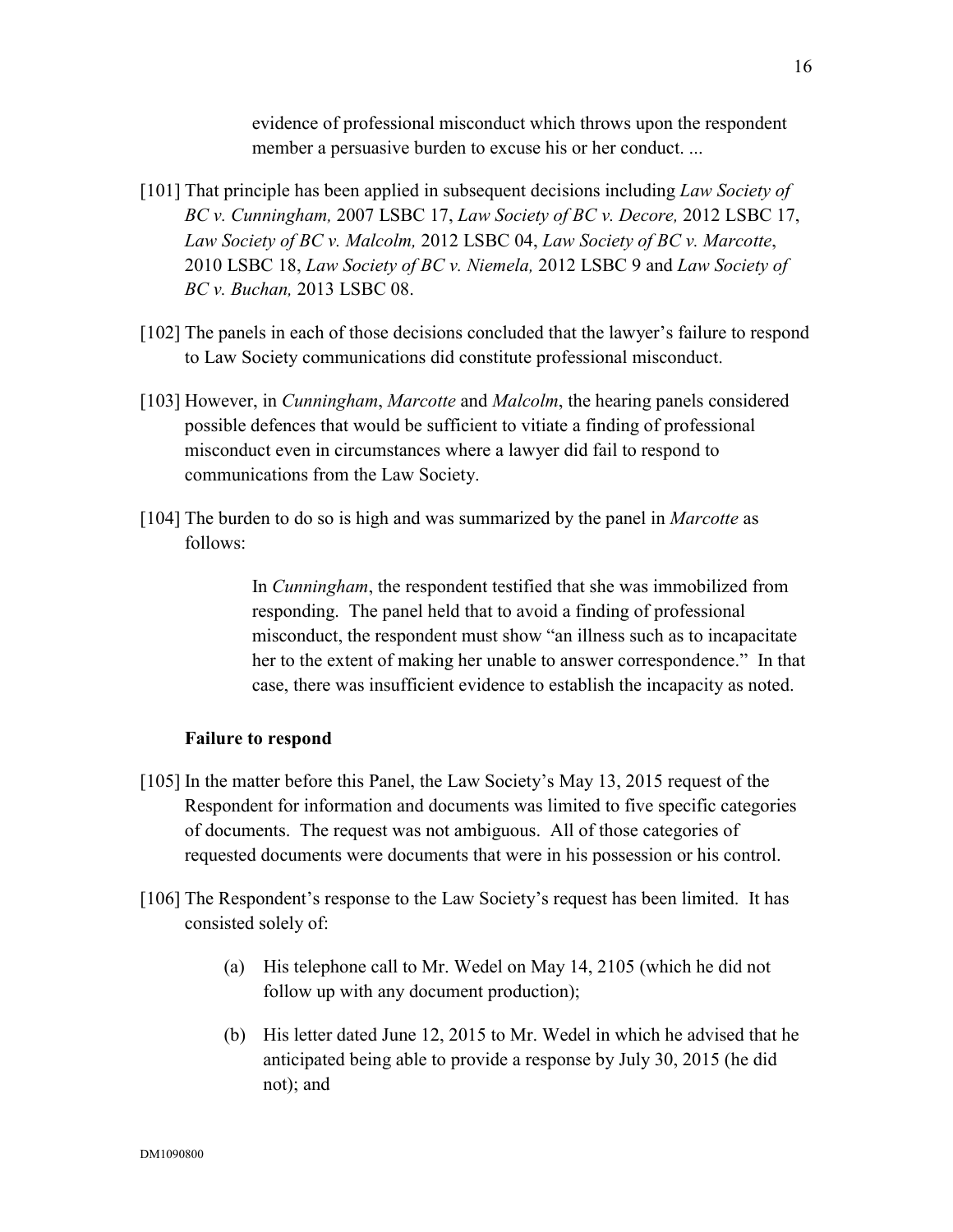- (c) His advice to Law Society discipline counsel on October 9, 2015 that he did not have any timekeeping records.
- [107] None of those responses resulted in the production of any of the requested documents.
- [108] Indeed, by August 28, 2015, three and a half months after the request was made, the Respondent had not produced any documents in three of the categories of documents that had been requested.
- [109] The Respondent's failure to provide the requested documents is exacerbated by the persistence of that failure. The Respondent was given ample opportunity to respond:
	- (a) When the Respondent did not reply to the initial deadline of May 28, 2015, Mr. Wedel, on his own initiative, extended the time to reply to June 12, 2015;
	- (b) On June 16, 2015, Mr. Wedel, again on his own initiative, further extended the time to reply by another two weeks to June 29, 2015; and
	- (c) After the final June 29, 2015 deadline had passed, Mr. Wedel did not immediately refer the Respondent's failure to respond to the Discipline Committee or its Chair with a recommendation that a citation be issued. The citation was not issued until three months later on September 30, 2015.
- [110] Notwithstanding the unsolicited extensions of time provided to him by the Law Society, the Respondent did not provide the information or documents that had been requested of him.
- [111] In fact, the Respondent had not produced those documents by the date of the hearing, approximately eight and a half months after the request was made for their production.
- [112] In the circumstances, we have no difficulty in concluding that the Respondent has failed to fulfil the obligations imposed on him by the Code and the Rules to cooperate with the Law Society's investigation and, in particular, to respond to the Law Society's May 13, 2015 request for document production.
- [113] In accordance with previous decisions, that conclusion is "*prima facie* evidence of professional misconduct".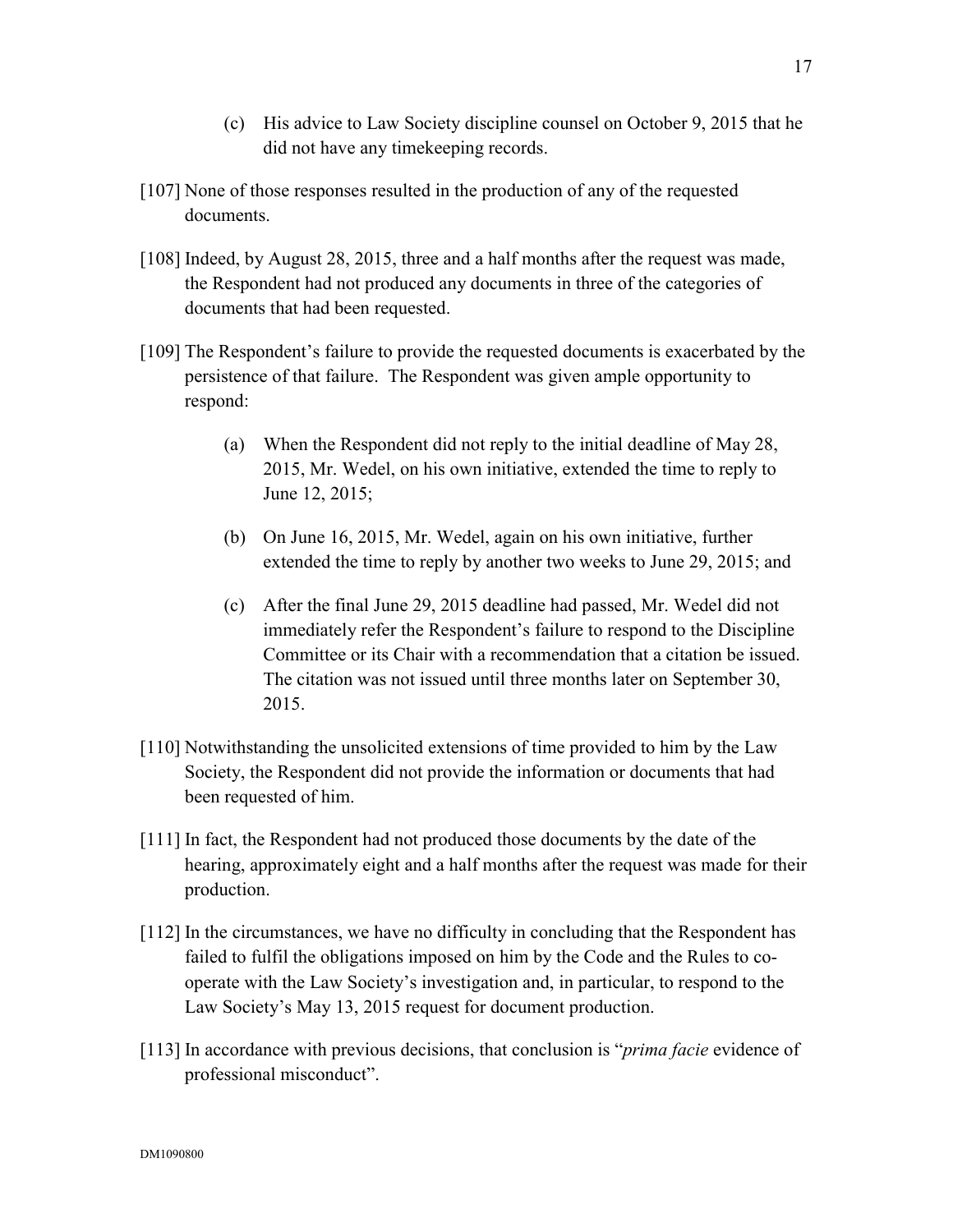# **Can the Respondent's failure to respond to the Law Society's request be excused?**

- [114] However, that conclusion is not necessarily fully determinative of the issue. As noted in *Dobbin,* that *prima facie* evidence of professional misconduct "throws upon the respondent member a persuasive burden to excuse his or her conduct."
- [115] The Respondent argued that he met that burden.
- [116] To excuse his failure to respond to the Law Society, the Respondent argued that he took steps to ensure that a response was provided. In particular, he says he delegated his obligation to respond to AB. Based on what AB told him, he believed that AB had provided documents in response to the Law Society's request of him.
- [117] Indeed, despite the Law Society's initial advice in May 28, 2014 that it was "seeking written responses from each of [them] separately," there is little doubt that, prior to May 13, 2015, AB was purporting to gather documents and preparing a response to the Law Society's initial request of May 28, 2014 on behalf of both himself and the Respondent.
- [118] AB expressly described his initial reply to the Law Society's May 28, 2014 letter as a "joint response from [the Respondent] and myself with respect to the complaint of [the former clients] …." Most, not all, of his subsequent communications with the Law Society prior to May 13, 2105 reference both his and the Respondent's complaint file numbers. Most, not all, are copied to the Respondent. All refer to AB and the Respondent together as "we" or, in the possessive, as "our."
- [119] The initial document production provided to the Law Society on September 9, 2014 was expressly made on behalf of both the Respondent and AB.
- [120] That evidence does suggest that AB and the Respondent intended to, and did, provide a joint response to the Law Society's initial request of May 28, 2014. However, the documentary evidence does not support the assertion that the Respondent delegated his obligation to respond to the May 13, 2105 requests to AB or that AB accepted any such delegation.
- [121] Firstly, unlike their previous communications with the Law Society, from the date that the request was made on May 13, 2015, each of AB and the Respondent communicated with the Law Society separately. From that date, they no longer referenced the other's complaint file numbers or the other's name and no longer copied the other with their communications to the Law Society.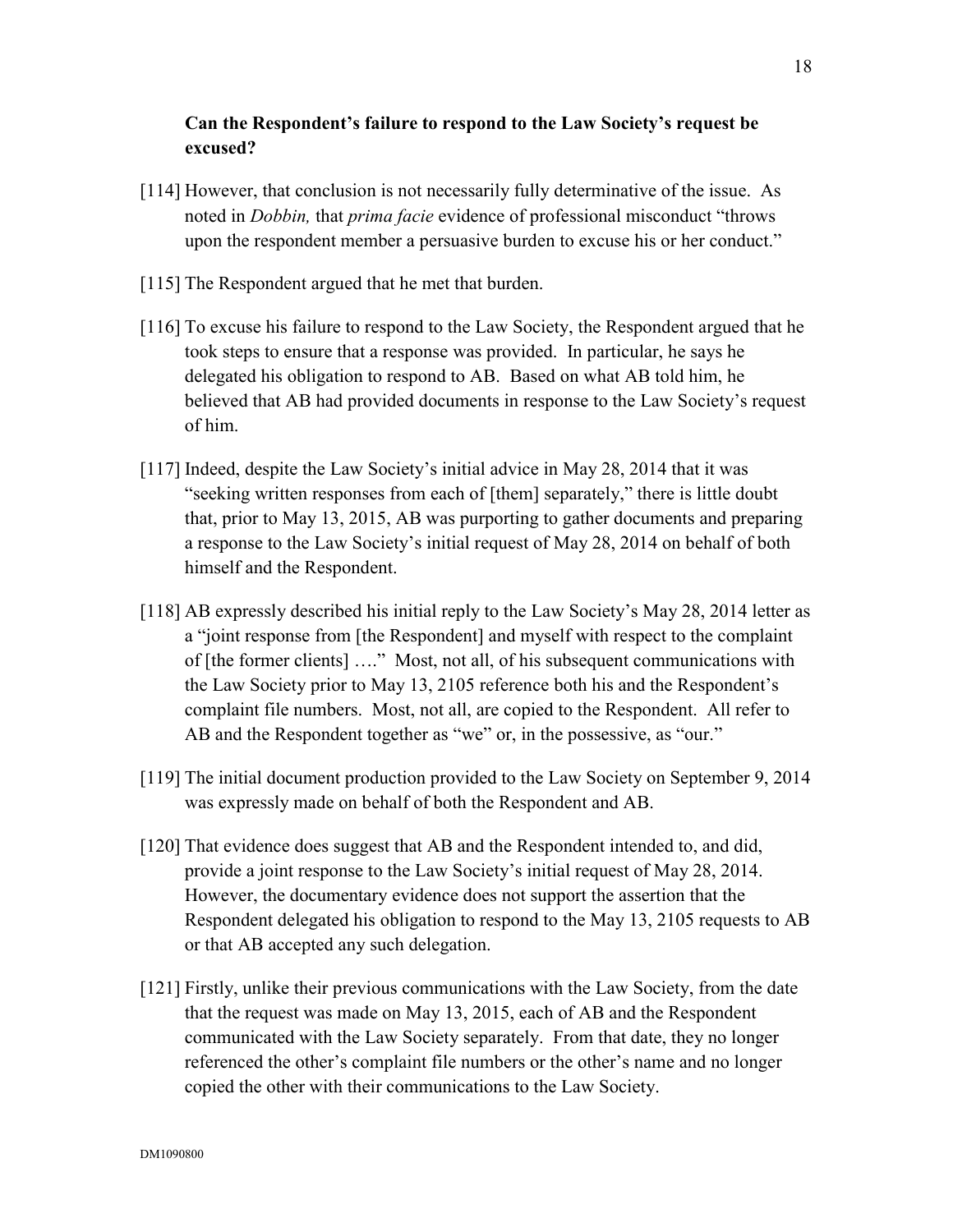- [122] Although the Respondent mentioned that he would have to coordinate production of the requested emails with AB in his May 14 and June 12, 2015 communications with the Law Society, at no time did he expressly state that he would delegate that task to AB or that AB would respond to the requests on his behalf. Neither did AB.
- [123] The separate and distinct manner in which the Respondent and AB communicated with the Law Society in response to its May 13, 2015 requests is inconsistent with the assertion that the Respondent had delegated his obligation to respond to those requests to AB.
- [124] Most telling, however, is AB's actual conduct. He knew that, in order to produce all of the emails "to/from and within the firm" (the request that had been of the Respondent), he could not limit the email production to his Gmail Account. Rather, to comply with the broader request made of the Respondent, he would have to expand his production to include emails from his Straithlit Email Address. He did not.
- [125] Rather, the only emails that AB produced were those pre-September 2012 emails from his Gmail Account. That production is consistent with the specific request made solely of him.
- [126] On those facts, we do not accept the assertion that the Respondent had delegated his obligation to respond to the Law Society's May 13, 2105 requests to AB or that AB had accepted that responsibility.
- [127] In any event, even if the Respondent held the mistaken belief that AB was producing the emails that had been requested of the Respondent, AB's response of August 28, 2015 should have disabused him of that mistaken belief.
- [128] Firstly, on its face, AB's August 28, 2015 response letter is made on his behalf alone. The subject line only references AB's own complaint file number. In it, AB states, "This letter and the enclosures will constitute my reply and response."
- [129] Secondly, and more significantly, the letter clearly discloses that the only emails that AB printed and provided to the Law Society were those he obtained from his Gmail Account. There is absolutely no reference to AB's Straithlit Email Address (which would have included those emails "to/from and within the firm") or to the Respondent's email address, both of which were expressly included in the broader request of the Respondent.
- [130] For those reasons, we conclude that, by August 28, 2015, the Respondent knew, or ought to have known, that AB had not provided a response to the Law Society's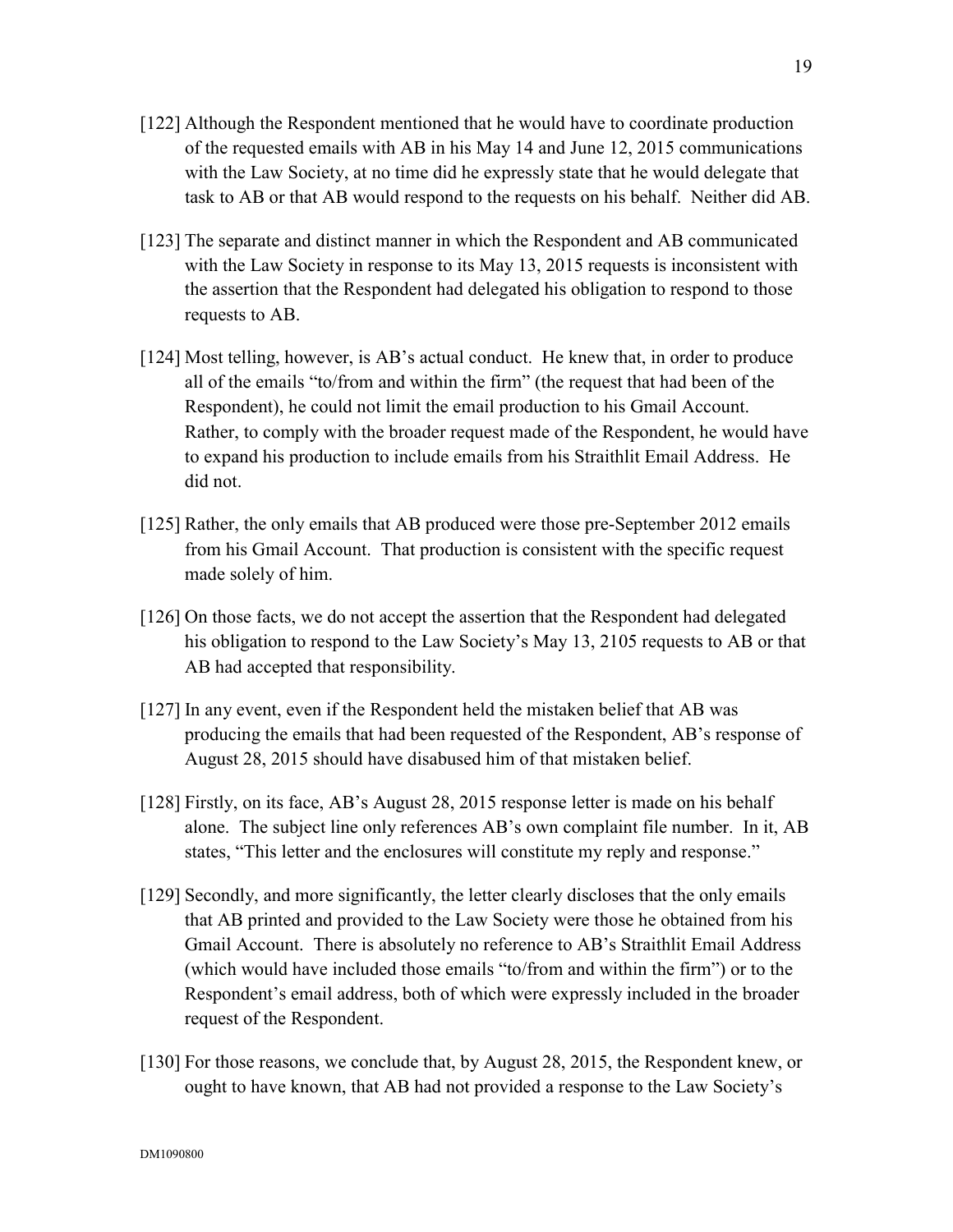May 13, 2015 request on behalf of the Respondent. He still took no steps to do so on his own behalf.

- [131] The Respondent's evidence that he did not see AB's August 28, 2015 response until he received the Law Society's disclosure is of little to no assistance to the Respondent at this hearing. To the contrary, that evidence only serves to highlight the lax attitude with which he approached his obligation to respond to the Law Society's requests.
- [132] That lax attitude is evident in other of the Respondent's conduct in this matter. For example:
	- (a) Mr. Wedel's May 13, 2105 letter expressly invited the Respondent to let him know if he anticipated any difficulty in meeting the Law Society's deadline and stated that he would discuss another date by which he could expect a response. Despite that invitation, the Respondent did not make any requests for an extension of time after the final June 29, 2015 deadline had expired;
	- (b) In fact, the Respondent made no further attempts to communicate with the Law Society until after the citation was issued and he spoke with discipline counsel on October 9, 2015;
	- (c) Despite purporting to have delegated his obligation to respond to the Law Society's request to AB, he did not make any effort to ensure that AB had done so. He did not even ask AB for a copy of the letter or the documents that AB had delivered to the Law Society supposedly on his behalf;
	- (d) Even after receiving the citation, he did not ask the Law Society to review the documents that AB had provided to it, again supposedly on his behalf;
	- (e) Once he did see AB's August 28, 2015 letter (presumably in October 2015), he made no attempt to review the documents that AB had provided or to explain or rectify the fact that the documents that had been requested of him had not been produced.
- [133] At best, the Respondent demonstrated a lax and indifferent attitude toward his obligation to respond to the Law Society's request. At worst, he blatantly and knowingly ignored the Law Society's request and his obligation to respond to that request. Even at best, his conduct cannot be condoned.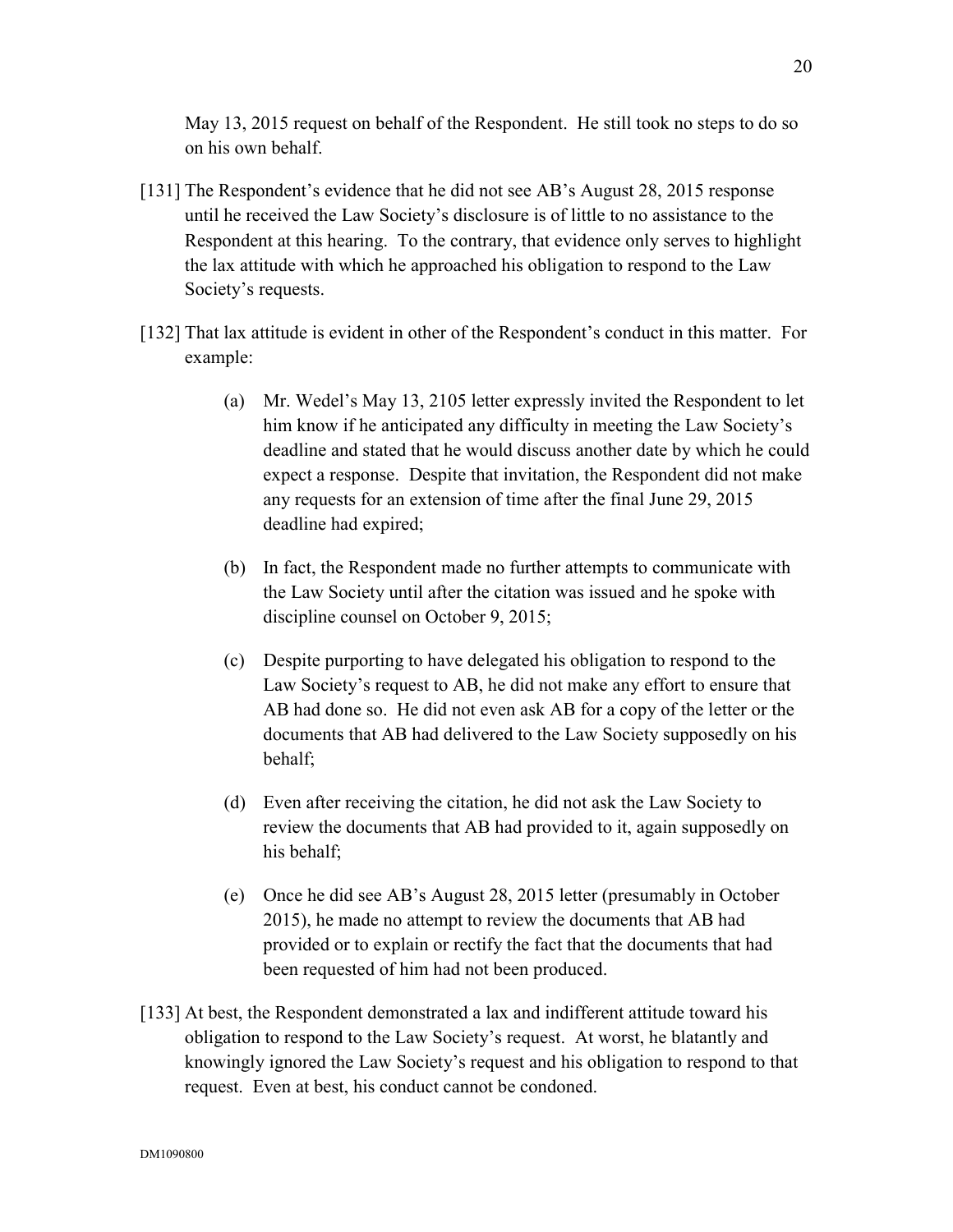- [134] Either way, the Respondent falls far short of meeting the "persuasive burden" referred to in *Dobbin* that is required to excuse his failure to fully and promptly respond to the Law Society.
- [135] We conclude that the Respondent's failure to provide a full and substantive response promptly or at all to the communications from the Law Society "disclose[s] a marked departure from that conduct the Law Society expects of its members. …"
- [136] Accordingly, under section 38(4) of the Act, we determine that the Respondent has committed professional misconduct with respect to the allegation set out in the citation.

### **DISCIPLINARY ACTION**

- [137] Having concluded that the Respondent's conduct constituted professional misconduct, this Panel must determine the appropriate disciplinary action to be imposed as a result of that finding.
- [138] The primary purpose of disciplinary proceedings is to fulfil the Law Society's mandate set out in section 3 of the Act to uphold and protect the public interest in the administration of justice.
- [139] Gavin MacKenzie in *Lawyer and Ethics: Professional Regulation and Discipline*, loose-leaf (Toronto: Carswell, 1993), at page 26-1 wrote:

The purposes of law society discipline proceedings are not to punish offenders and exact retribution, but rather to protect the public, maintain high professional standards, and preserve public confidence in the legal profession.

[140] The factors to consider in assessing a penalty are set out in *Law Society of BC v. Ogilvie*, 1999 LSBC 17.

### **Nature and gravity of the conduct proven**

- [141] A lawyer's failure to respond to the Law Society pursuing an investigation into his or conduct is very serious. This failure or refusal to respond goes to the heart of the ability of the Law Society to regulate lawyers in the public interest.
- [142] Of significance in this case is the continued failure to respond. Even after being served with the citation the Respondent appeared at this hearing still having failed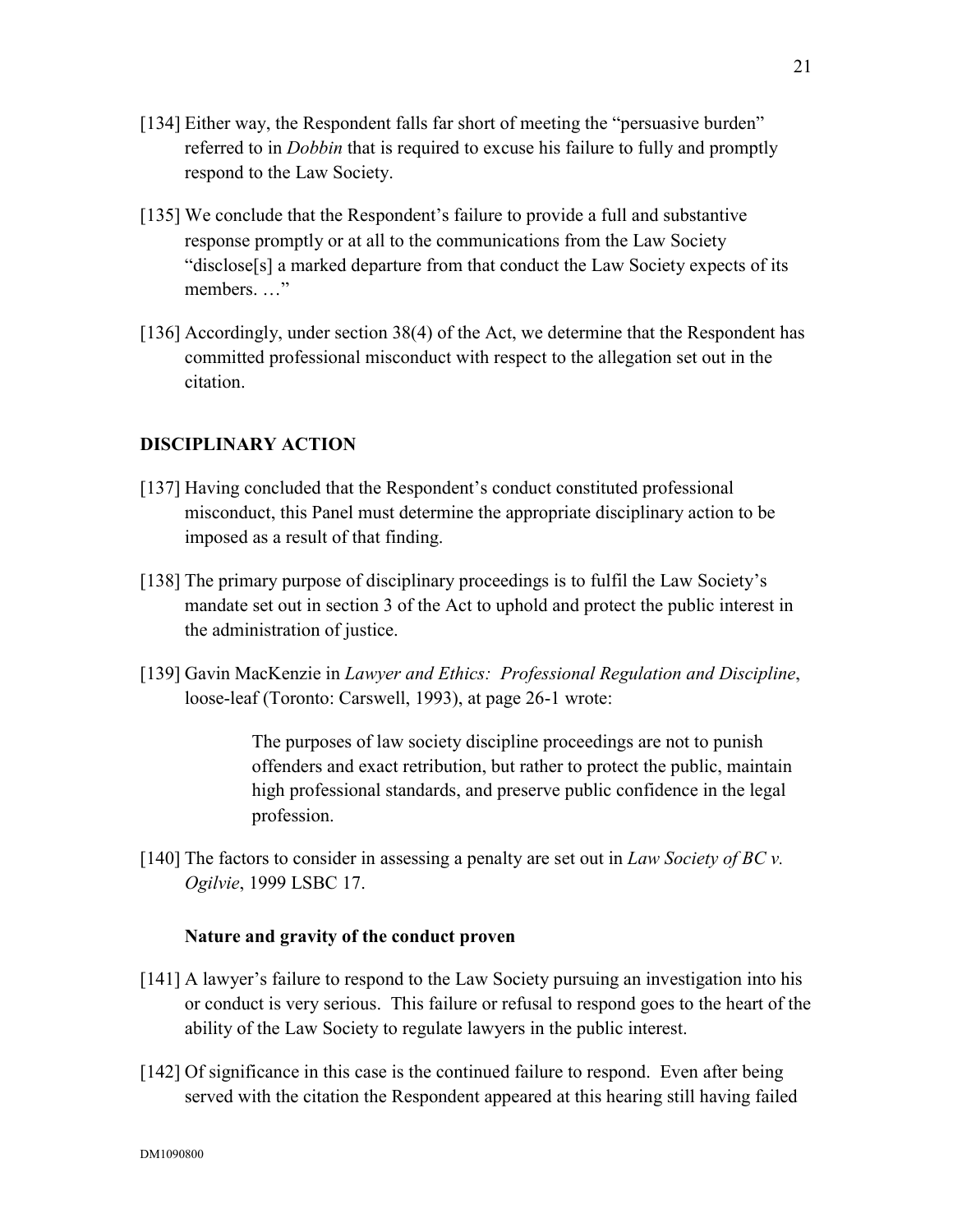to produce the documents requested. There is no dispute that they are relevant and material to the investigation and no objection to their production was made.

### **Factors related to the Respondent**

[143] The Respondent is 65 years of age and was called to the Bar in August 1985. His professional conduct record consists of a dated conduct review and a more recent referral to Practice Standards.

### **Specific and general deterrence**

- [144] General deterrence is required when a lawyer fails to respond to the Law Society. The public's confidence and integrity of the profession is compromised if the Law Society does not ensure that lawyers respond appropriately so that it can properly regulate lawyers.
- [145] Specific deterrence is required in this case because the Respondent's approach to the demands for disclosure was lax as described in paragraph 132 of these reasons, and his failure to comply with the demand for documents continued through this hearing despite no legitimate excuse.
- [146] The Law Society sought a fine of \$5,000 and costs of \$2,472.50.
- [147] With respect to the fine, the Law Society noted two cases in which a fine of \$5,000 has been previously imposed. They are *Niemela* and *Law Society of BC v. Jessacher*, 2015 LSBC 43.
- [148] In *Niemela*, the panel referred to the Respondent's prior professional conduct record, which included a citation for failing to respond to another lawyer about the release of the Certificate of Pending Litigation. In this case, this is the Respondent's first citation.
- [149] In *Jessacher* the Respondent did not attend the summary hearing and had completely refused to cooperate with the Law Society at all.
- [150] In this case, although the Respondent had not, at the time of the hearing, produced the documents requested, despite having no objections to producing them, we find the circumstances are not as egregious as those in *Niemela* and *Jessacher*. We find a fine of \$3,500 is appropriate.